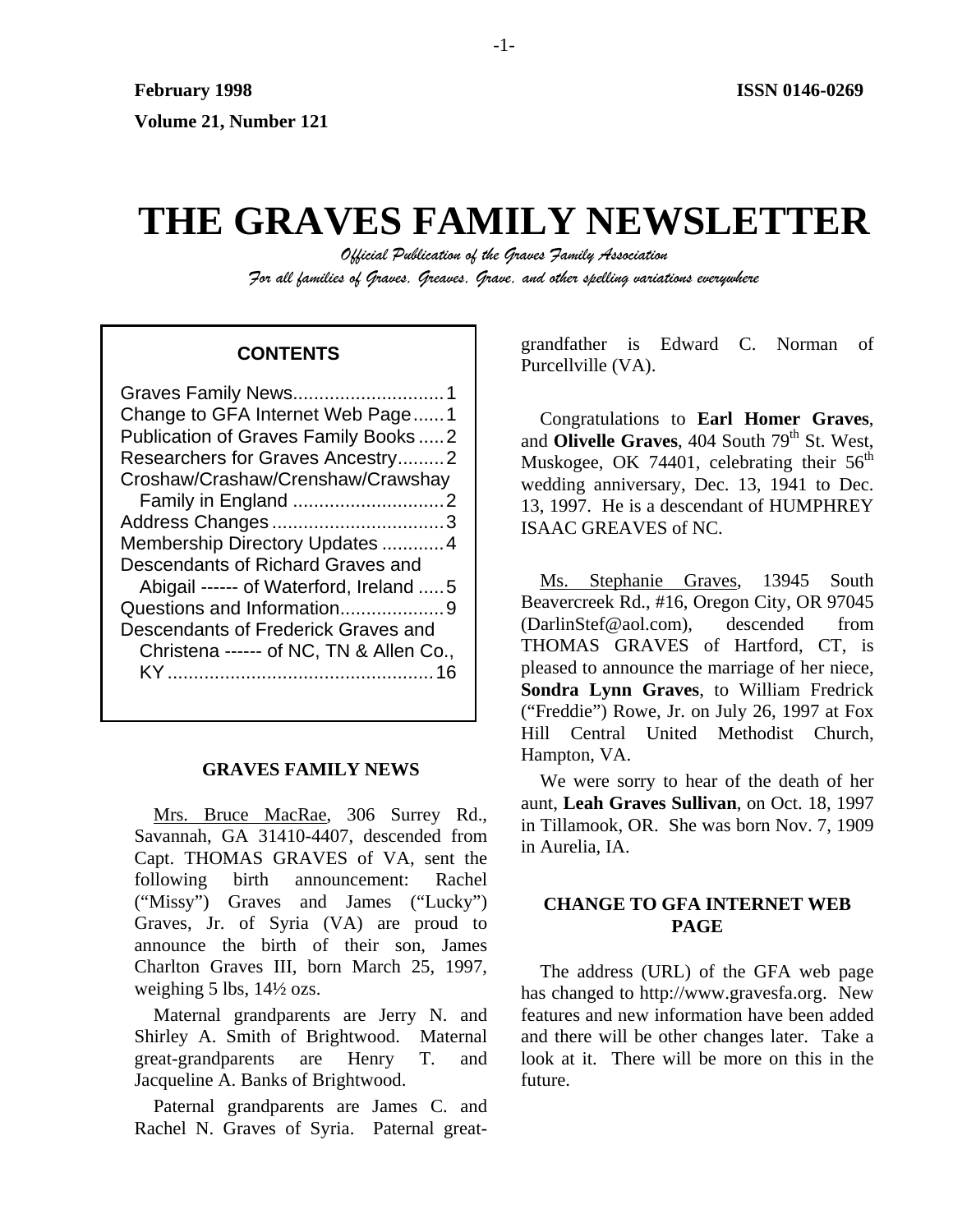### **PUBLICATION OF GRAVES FAMILY BOOKS**

All six Graves family books that have already been published are still available for sale. These are: *Robert Graves of Anson Co., NC & Chesterfield, SC*, *Thomas Graves of Hartford, CT & Hatfield, MA, Samuel Graves of Lynn, MA*, *Graves Families of the World*, *Rear Admiral Thomas Graves of Charlestown,* 

| Regular (U.S. & Canada)                         | \$20/year |  |
|-------------------------------------------------|-----------|--|
| Other countries (air mail)                      | \$30/year |  |
| Sustaining (U.S. & Canada)                      | \$40/year |  |
| Other countries (air mail)                      | \$50/year |  |
| Life (U.S./Canada, 62 and older) \$600 one time |           |  |
| Foreign memberships must be paid by money       |           |  |
| order in U.S. dollars. All back issues (1976-   |           |  |
| present) are available at current price.        |           |  |

**Newsletter only available to individuals as part of Graves Family Association membership. No charge for queries.** 

**Published by:** 

**THE GRAVES FAMILY ASSOCIATION 261 South St., Wrentham, MA 02093 Internet Home Page: http://www.gravesfa.org** 

**Newsletter Editor: Kenneth Vance Graves 261 South St., Wrentham, MA 02093 (508)384-8084 Internet: ken.graves@gravesfa.org** 

**Treasurer: Elaine Tobias, Overland Park, KS Director, On-line Computer Help: H. W. ("Bud") Graves, Veradale, WA Internet: dfrh81a@prodigy.com Director, Internet Home Page: Keith G. Calkins, Berrien Springs, MI Internet: calkins@andrews.edu** 

**Research Coordinators J. S. Graff Family: Karen Avery Miller, 8508 Town House Row, Dallas, TX 75225 Internet: 76514.3660@compuserve.com** 

 **Graves of Cambridgeshire, England: Nedra Dickman Brill, CG, 2410 NE 58th Ave., Portland, OR 97213-4002 Internet: brillnd@pacifier.com** 

**© Graves Family Association, 1998**

*MA*, and *Deacon George Graves of Hartford, CT*.

The next two books to be published, *Graves Families of Randolph Co., NC*, and *John Graves of Concord, MA*, are both expected to be ready by the middle of 1998. The book after that will be *John Graves of England and Frederick Co., VA*, and is expected in the second half of 1998. A definite date for the book on *Capt. Thomas Graves of VA* is not known, but it is expected in a couple more years (about 2000). Books about other Graves **Memberships:** families will be published after these.

# **RESEARCHERS FOR GRAVES ANCESTRY**

I occasionally get requests from members for the name of someone to do research on their line. I don't maintain a list of this sort. Very often a list can be obtained from genealogical societies or libraries in the area of interest, or from organizations that certify researchers. If anyone is interested in contributing an article on this subject or would like to develop and maintain a list, I would like to hear from you.

The most recent request is from Miss Jimmy E. Dowell, 7233 Beechnut, Apt. B, Houston, TX 77074-5931. She is descended from JAMES GRAVES and Elizabeth ------ of SC & GA. Her line is: (1) James Graves, b. 1787 in SC, (2) James C. Graves, b.c. 1829-30, m(1) Melinda L. Willis, (3) Cornelia J. Graves, b. 1855, m. Isaac Benjamin Welch. She would appreciate the name of someone who could do research on her Graves line. Can anyone help her?

# **CROSHAW/CRASHAW/CRENSHAW/ CRAWSHAY FAMILY IN ENGLAND**

Mrs. Philippa Schrader of Rome, NY (philippas@aol.com), wrote:"I have Crashaws in England. They changed their name to Crawshay later and were extremely wealthy.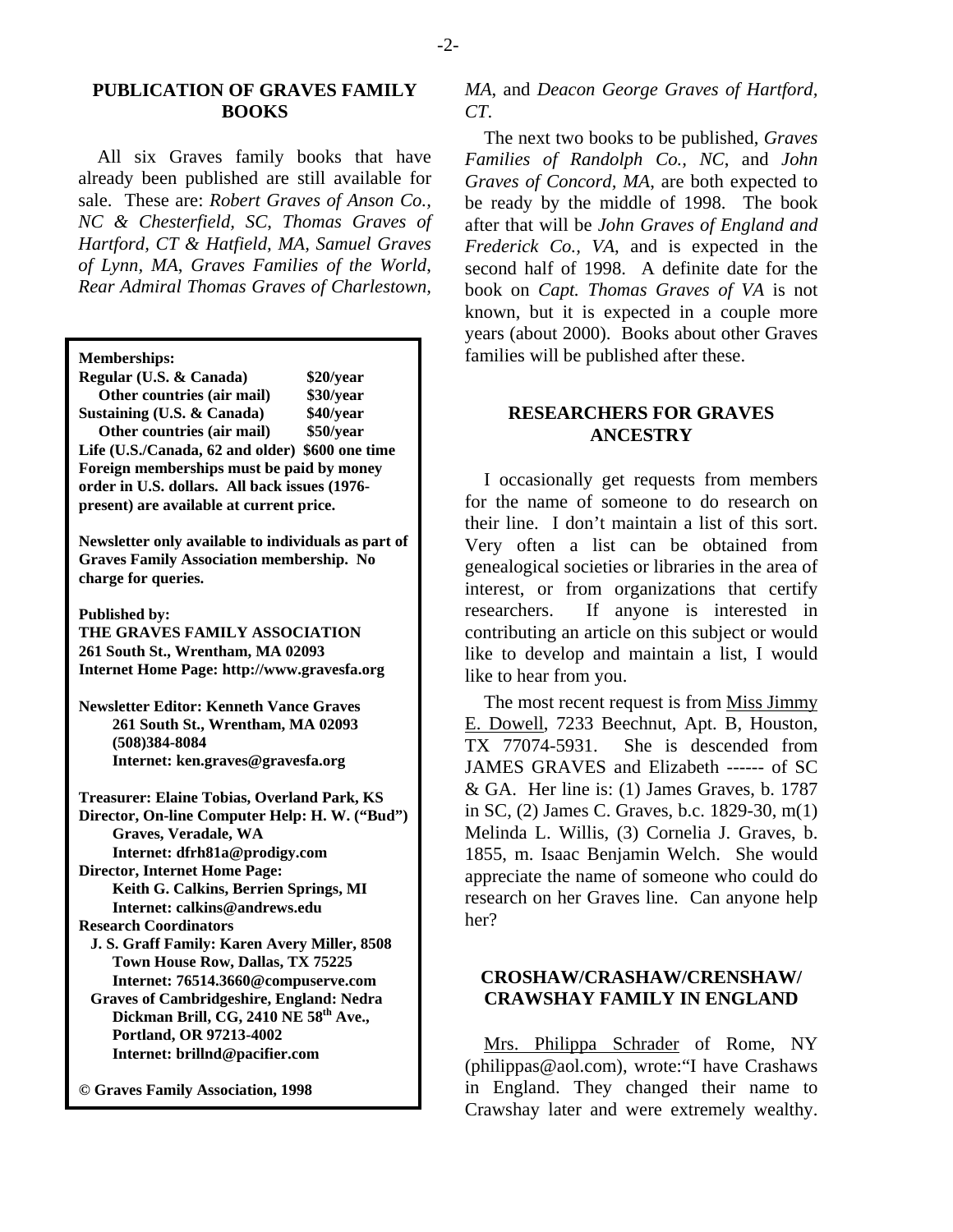Richard Crawshay died in 1810 leaving one and a half million pounds.

According to two books I have on the family, the earliest known ancestor was Miles Crashaw, a yeoman farmer, who lived in Yorkshire during the time of James I. "He was a relative of the lyric poet, Richard Crashaw, who was born about 1615, was converted to the Roman Catholic faith, and who died a canon of Loretto in 1650." The exact relationship to William Crashaw of Woodhouse is not given. William Crashaw of Woodhouse (next to Normanton) married Susannah Wardsworth of Normanton, Yorkshire in 1706. Their son was also William. He married Elizabeth Nicholson also of Normanton. Their son, the above Richard, was born in 1739. He left home, aged 15 after a quarrel with his father, and traveled to London. He had to sell his horse to survive but managed to find a job sweeping offices and doing odd jobs in a warehouse. I have lots more on his meteoric rise. He made his money in the iron industry in South Wales and profitted from the Revolutionary and Napoleonic Wars. They produced cannons and munitions. A subsequent descendant, a Moser, went to Africa and wrote a book on the source of the Blue Nile and another exhibited watercolours at the Royal Academy in London. One Crawshay built a castle at Merthyr Tydfil in South Wales.

I would be interested in learning more about your early Crashaws in England."

The Croshaw (and variant spellings) family is certainly one of those very closely associated with Capt. Thomas Graves of VA. The surname of Thomas's wife, Katherine, has long been rumored to be Croshaw, and later generations of Croshaws and Graves intermarried in VA. On p. 81, 1994 GFNL, Mrs. Kay Lee W. Gunn, 4327 Westside Dr., Dallas, TX 75209, descended from Capt. THOMAS GRAVES of VA, wrote: "My guess is that Rev. Wm. Crashaw, B.D. (Yorkshire) could be the key in examining the Crashaw/Croshaws of Yorkshire & Lancashire

(together), also the Derbyshire line related to Rev. Wm. Crashaw." The will of William Crashawe, PCC 97 Hale, 1 Nov. 1621, proved 6 Oct. 1626, as published in *Virginia Settlers and English Adventurers*, by Currer-Briggs, indicated a possibility that William Crashaw was a brother of Katherine Croshaw, the wife of Capt. Thomas Graves, so it is very important to learn more about the Croshaw/ Crashaw family in England.

#### **ADDRESS CHANGES**

Ms. Stephanie Graves, descended from THOMAS GRAVES of Hartford, CT, has moved from Milwaukie, OR to 13945 South Beavercreek Rd., #16, Oregon City, OR 97045-4102.

Mrs. Penelope Graves Redington, descended from Capt. THOMAS GRAVES of VA, has moved from Waxahachie, TX to 2600 Lake Austin Blvd., Apt. 8202, Austin, TX 78703-4445.

Mrs. Elizabeth R. Jahncke of Baltimore, MD, descended from JAMES GRAVES and Mary Copeland of VA & GA, has moved to 6 Upland Rd., Apt. G2, Baltimore, MD 21210- 2244.

Mrs. Helen Greenslit Graves, descended from JOHN GRAVES of Concord, MA, has moved from Redwood City, CA to 4074 State Hwy. 147, Lake Alamanor, CA 96137-9759.

Ms. Catherine E. Graves, descended from JAMES GRAVES and Sarah Watkins of NC & IN, has moved from Morgantown, WV to 36 Blueberry Lane, Wexford, PA 15090-6503.

Mr. Thomas C. Owenby of Winterville, GA, descended from SARAH GRAVES and Michael Israel of VA & NC, has changed his address to 25 Owensby Mill Rd., Winterville, GA 30683-9644.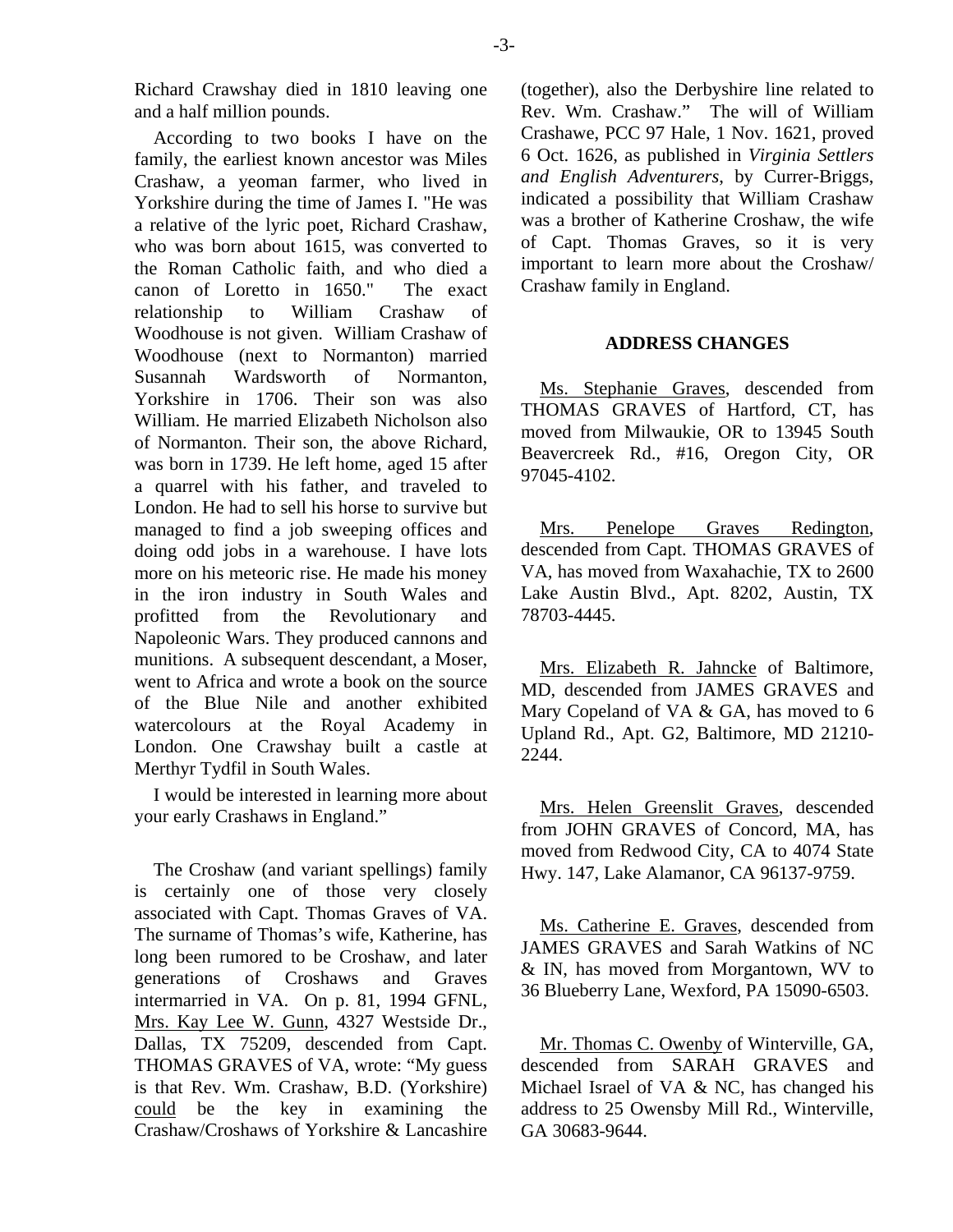Mrs. Pat Ramey, descended from THOMAS GRAVES of Hartford, CT, formerly of New Braunfels, TX, is now at 5648 FM 1103, Cibolo, TX 78108-2111.

Ms. Amanda Grier Graves, descended from GEORGE CALVIN GRAVES of NC, has moved from Cary, NC to 120 Morena Dr., Holly Springs, NC 27540.

Mr. William F. Graves, descended from BACHELOR/BARTLETT GRAVES and Rhoda Clay of VA & Wilson Co., TN, has moved from Fairfax, VA to 9058 Belvoir Woods Pkwy., Fort Belvoir, VA 22060-2702.

Mr. Lloyd Mitton, descended from Lt. WILLIAM GRAVES and Elizabeth Williams of MA, NS & NB, Canada, has moved from Thamesville, ON to 83 Bristol Dr., Chatham, ON N7M 6J9, Canada.

Miss Marion F. Graves of Memphis, TN, descended from Capt. THOMAS GRAVES of VA, has moved to 91 Colegrove St., Memphis, TN 38120-2062.

Mr. Laurence G. Hermann, descended from Capt. THOMAS GRAVES of VA, has moved from Fairfax, CA to 65 Windstone Dr., San Rafael, CA 94903.

#### **MEMBERSHIP DIRECTORY UPDATES**

BLUST, Mrs. Mona 108 Marlyn Drive, NE, Newark, OH 43055 Ancestry: William B. Graves and Elizabeth ------ of NC & IN

ERICKSON, Mrs. Joan Route 1, Box 262, Sandstone, MN 55072 Ancestry: Thomas Graves of Hartford, CT, via #5277

GRAVES, Mr. Edward Wesley, Jr. P.O. Box 273, Angwin, CA 94508 Ancestry: Erastus Graves of MA

GRAVES, Mrs. Kathleen T. 3510 Turner Lane, Chevy Chase, MD 20815 Ancestry: Thomas Graves of Hartford, CT, via #151

GRAVES, Mr. Keith W. 2115 Deer Meadow Lane, Midlothian, VA 23112-4137 Ancestry: Richard T. Graves and Nancy Watkins of VA

GRAVES, Mr. Robert Barrett 66 Gale Avenue, Laconia, NH 03246-3012 Ancestry: John Graves of Concord, MA

HUNT, Ms. Julie HC 76, Box 364, Beryl, UT 84714 Ancestry: William B. Graves and Elizabeth ------ of NC  $\&$  IN

LEWIS, Mrs. Frances E. 465 Mira Street, Reno, NV 89511 Thomas Graves of New Castle Co., DE, Quaker

McCORMICK, Mrs. Rosalie C. 17 Cielo Vista Drive, Monterey, CA 93940 Ancestry: Joseph Blythe Graves and Mary Baker of SC

PITZNER, Mrs. Ricki 1305 Boundary Rd., Middleton, WI 53562 Ancestry: Thomas Graves of Hartford, CT, via #727

SHEARER, Ms. Margaret A. 349 Drummers Lane, Wayne, PA 19087 Ancestry: Juliett Graves and Richard S. S. Reynolds of  $\Pi$ .

TILLMAN, Mrs. Claudia D. P.O. Box 1151, Silverdale, WA 98383 Ancestry: Samuel Graves of Lynn, MA, via #1214

UNTERMEYER, Mrs. Marguerite Graves 12 Legend Lane, Houston, TX 77024-6003 Ancestry: James Graves of Randolph Co. & Surry Co., NC, via Latham Graves of NC, TN & Blount Co., AL

WILLIAMSON, Mrs. Gloria J. 171 Park Ave., Long Beach, CA 90803 Ancestry: Capt. Thomas Graves of VA, via Francis<sup>2</sup>, Francis<sup>3</sup>, William<sup>4</sup>, William<sup>5</sup>, Mary<sup>6</sup>

# **DESCENDANTS OF RICHARD GRAVES AND ABIGAIL ------ OF WATERFORD, IRELAND**

The following genealogy is taken from: F. A. Bates, *Graves Memoirs of the Civil War*,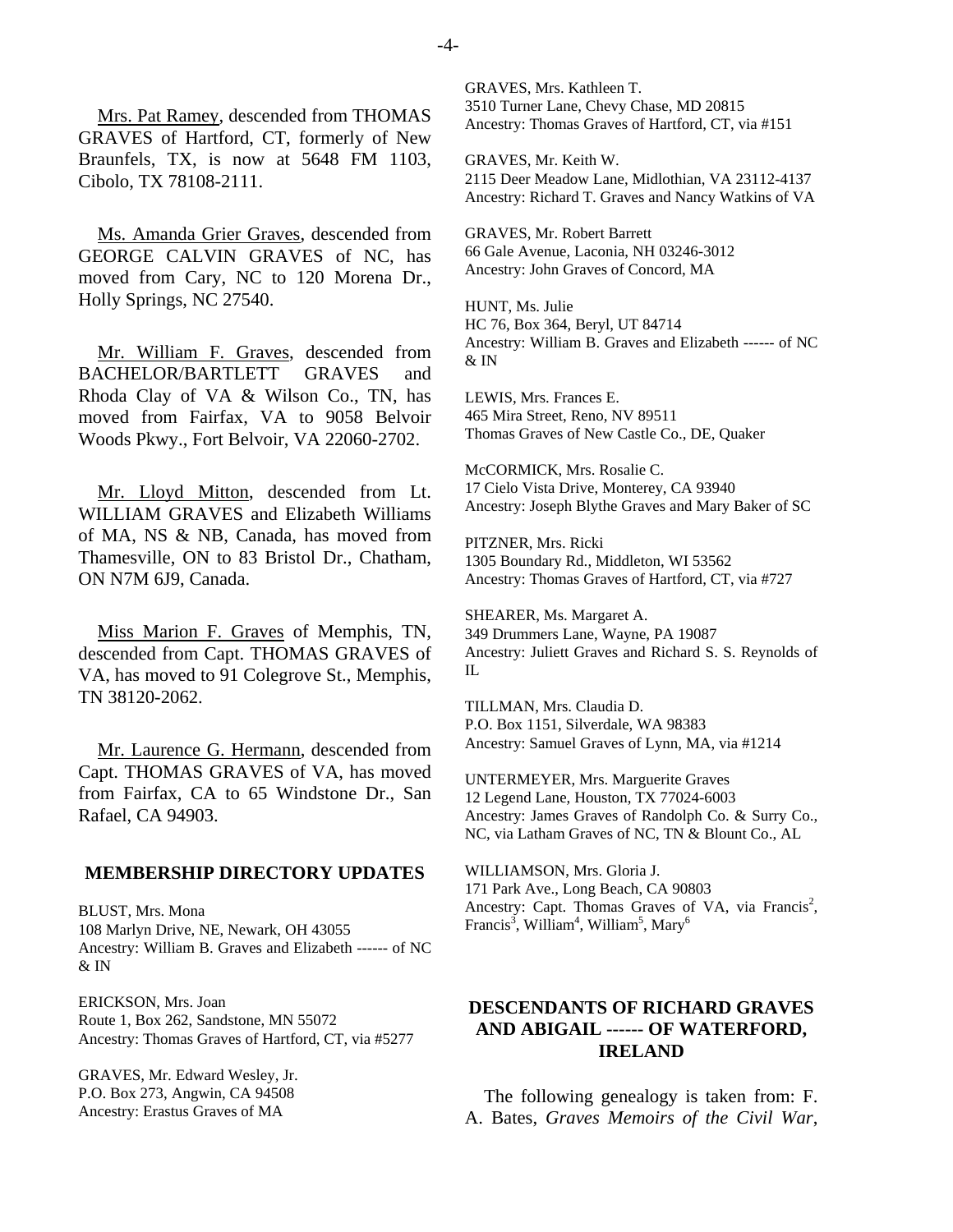Edinburgh and London, 1927. It is suspected that some of the Graves immigrants to America from the Dublin and Waterford areas of Ireland whose ancestry is presently unknown are descended from this part of the family.

It is also interesting to note that William Valentine Graves, whose genealogy was on pp. 114-115, 1995 GFNL, is almost certainly the same as #63 in this genealogy.

# GENERATION 1

The parents of this family are not presently known. It has been believed that this family was descended from the Graves family of Yorkshire and Mickleton Manor, Gloucestershire (genealogy 68), but that has not been proven. It is not certain that Thomas, William and Mary were children of these parents, but it is believed that they are.

Children – Graves

- +1. Thomas Graves, m. Margaret Swinney, 15 Oct. 1699.
- +2. Richard Graves, m. Abigail ------, d.c. 1725.
- +3. John Graves, m. Anne Barker, d.c. 1733.
- +4. William Graves, m. Jane ------.
	- 5. Mary Greaves (of Trinity Parish, Waterford), m. Philip Mortimer, 11 April 1699.

#### GENERATION 2

Thomas Graves (1) married Margaret Swinney of Trinity Parish, Waterford, Ireland on 15 Oct. 1699. In 1702 Thomas Graves was churchwarden of Trinity and Christchurch.

Children – Graves

6. Anne Graves

Richard Graves (2) married Abigail ------. He was a carpenter, was admitted freeman of Waterford in 1690, was elected Sherrif of Waterford in 1700 and Alderman in 1707.

Children – Graves

- 7. John Graves (eldest child)
- +8. Anthony Graves, m. Elizabeth Castele, d.c. 1730/31.
- 9. Stephen Graves, bapt. 2 June 1700, bur. 10 Feb. 1702/3.
- +10. Rebecca Graves, m. William Barker.
- 11. Charles Graves
- 12. Jane Graves, bur. 19 Aug. 1712 (St. Olave's church, Waterford).
- +13. William Graves, bapt. 6 Feb. 1702/3.
	- 14. Philip Graves

John Graves (3) was a carpenter of Waterford. He was described as of St. Peter's parish in the Register of St. Patrick's. A John Graves was Sheriff of Waterford in 1713, 1714, and 1722. His will was dated 27 Feb. 1728/9, proved 1733. John Graves married Anne Barker.

#### Children – Graves

- 15. Abigail Graves, b. 7 May 1712, bur. in St. Olave's 5 Feb. 1713/14.
- 16. Frances Graves, b. 27 June 1713, bapt. 28 June 1713, bur. 9 July 1713 (St. Olave's).
- 17. Richard Graves, b. 20 July 1715, bur. 26 July 1715 (St. Olave's).
- 18. Anne Graves, bur. 17 Jan. 1715/16 (St. Olave's).
- 19. Eliza Graves, b. 25 Jan. 1716/17, bapt. 27 Jan. 1716/17.
- 20. Mary Graves, b. 26 Feb. 1719/20, bapt. 15 March 1719/20, m. ------ Rogers.
- 21. Sarah Graves, b. 19 Jan. 1720/21.
- 22. George Graves
- 23. Francis Graves, b. 30 Jan. 1725/6, bapt. 2 Feb. 1725/6 (St. Patrick's Church).
- 24. William Graves, b. 2 Dec. 1727, bapt. 10 Dec. 1727 (St. Patrick's Church).

William Graves (4) married Jane ------. Children – Graves

 25. John Graves, bur. 4 Sept. 1719 (St. Olave's).

#### GENERATION 3

Anthony Graves (8) was described in deeds as of City of Waterford, Capenter, Gent. He died intestate about March 1730/31. He was owner of a yard and workshop and 2 brick houses built by him on the leasehold property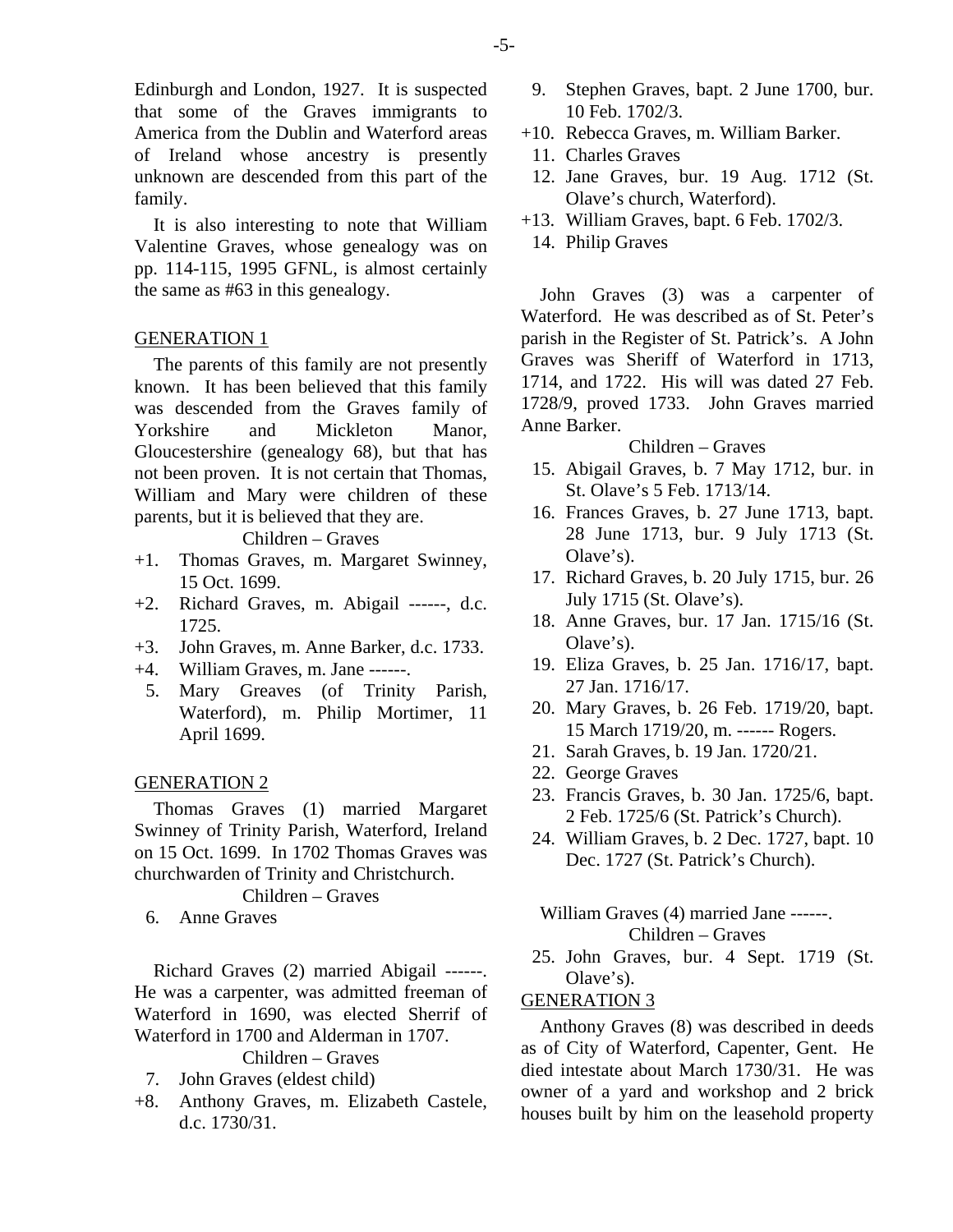originally leased by his father. He married Elizabeth Castele, daughter of Alexander Castele of Ballyhack. She married second on 20 Feb. 1736/7 Darby Doyle, limeburner.

Children – Graves

- +26. Richard Graves, b.c. 1713-24, m. Margaret Bull, 25 Sept. 1750, d. 1813.
	- 27. Alexander Graves
- +28. Anne Graves, m(1) Daniel Finney, m(2) ------ Roberts.

Rebecca Graves (10) married Alderman William Barker on 4 Aug. 1713 in the house of Alderman Richard Graves, Waterford. He was of St. Peter's Parish, Waterford, and died in 1746. They only had one son.

Children - Barker

29. William Barker, apothecary.

William Graves (13) was baptized 6 Feb. 1702/3. He was of Trinity Parish. He seems the likely father (or possibly one of his brothers) of the following child.

Children - Graves

 30. William Graves, m. Anne Shaw, 1757, d. Feb. 1784.

#### GENERATION 4

Richard Graves (26) was born about 1713- 24. He was described in deeds as merchant, tallow chandler, and gent. of Waterford. He was a reputed centenarian when he died in 1813 in Thomastown. He married Margaret Bull, daughter of James Bull of Thomastown, gent., on 25 Sept. 1750.

Children - Graves

- +31. Anthony Graves, b. 10 July 1751, m. Mary Brett, Jan. 1772, d. 31 Jan. 1816.
- +32. James Graves, m. Jane Flanagan, d. 1788.
	- 33. Margaret Graves, b. Jan. 1755, bur. 1786 at Thomastown.
	- 34. Elizabeth Graves, b. May 1756.
	- 35. Richard Graves, b. 1757.
	- 36. Jane Graves, b. March 1759.
	- 37. Anne Graves, b. 1760, m. Mr. Ryall (of Tallow Bridge), d. 26 Nov. 1805.
- +38. Shapland John Graves, bapt. 16 Oct. 1760, m(1) Elizabeth White, m(2) Miss Anthony.
	- 39. Mary Graves, b. Aug. 1762.
	- 40. Sarah Graves
	- 41. Charles Graves, b. Sept. 1765, bur. 1784.

Anne Graves (28) first married Daniel Finney of Waterford, gent. Anne married second ------ Roberts. He was a merchant captain and owner of a vessel, who with his ship and son by a former wife was lost at sea.

Children - Finney

- 42. son, married and settled in New York.
- 43. several other children
- 44. Jane Graves, m. George Cottom (of Waterford). They had daughters.

#### GENERATION 5

Anthony Graves (31) was born 10 July 1751, died 31 Jan. 1816, and was buried in 1816 in The Thomple-Tha-Haun at Thomaston. He was owner of Abbeyview House, Jockey Hall, cottages, Grennan Mills, and lands, etc., at Thomastown. He married Mary Brett in Jan. 1772. She was daughter of Edmund Brett of Ballygowan, Co. Carlow, and Anne Mercer, and died 4 April 1819.

Children - Graves

- 45. Richard Graves, bapt. 14 Sept. 1772, died at age 7.
- 46. Simons Graves, m. Francis Hill, d. 16 March 1849 (Dublin). No children.
- +47. Bartholomew Graves, m. Mary Ramsay.
- 48. Edward Graves, died at age 17.
- +49. Anne Graves, b. 1777, m. Robert Allen, 27 April 1794, d. 16 Jan. 1864.
	- 50. Margaret Graves, m. (Capt.) Benjamin Derenzi, d. 14 March 1828 (Ballystraw).
	- 51. James Mercer Graves, never married, d. 21 May 1819 (Abbeyview). Bur. at The Thomple-Tha-Haun at Thomastown. He was M.D., Edinburgh University.
- 52. John Graves, bapt. 12 Nov. 1780 (Thomastown), d. in infancy.
- +53. Elizabeth Graves, m. Amyas Davis, d. 26 July 1813.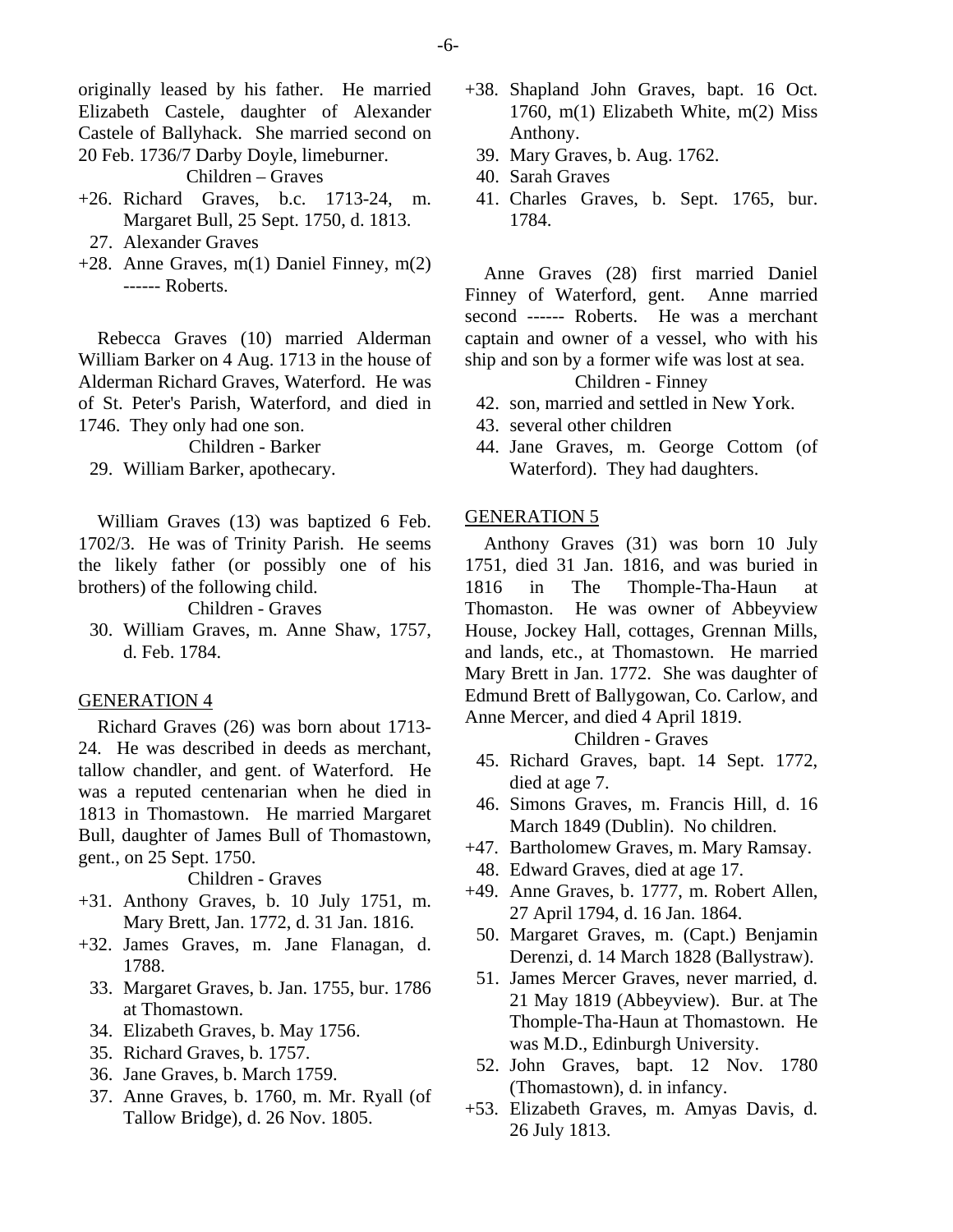- 54. Jane Mercer Graves, never married, d. 9 Nov. 1851 (Ballystraw). Bur. in The Thomple-Tha-Haun burial ground at Thomastown.
- +55. William Graves, bapt. 12 Sept. 1787, m(1) Sarah Elly, 8 Nov. 1814, m(2) Mary Townley, d. 10 March 1859.
	- 56. Charlotte Graves, bapt. 20 Sept. 1794, died in infancy.
	- 57. Lydia Graves, d. 1806 (age 14). Bur. in The Thomple-Tha-Haun burial ground.
	- 58. Henry Mercer Graves, bapt. 3 Feb. 1796 (Thomastown), never married, d. summer 1832 (London).
- +59. Maria Graves, m. William Dann Nicolls, 18 Jan. 1816, d. 25 Feb. 1849.

James Graves (32) was of Thomastown, gent., Protestant. He was buried in 1788 at Thomastown. He married Jane Flanagan in Jan. 1783. She was born in 1762 and died 1 July 1842.

Children - Graves

- +60. Richard Graves, b. 1785, m. Joanna Anderson, 1813.
	- 61. Frances Graves, never married.
	- 62. David Graves, bapt. 6 May 1787 (Thomastown).

Shapland John Graves (38) was baptized 16 Oct. 1760 at St. Olave's, Waterford, and was buried at Ring. He first married Elizabeth White, daughter of ------ White of Shandon, Cork, Esq. He married second Miss Anthony. Children - Graves

- +63. William Graves, m. Marcella Vincent.
- +64. Charles Graves, b. 1789, m. Anne Morton, Dec. 1814.

#### GENERATION 6

Bartholomew Graves (47) settled in Philadelphia, PA, U.S.A., where he was major of of 2nd Batt. of the Philadelphia Militia Legion in 1808, when he wrote a letter to his brother Simons, dated 17 Sept. 1808. In it he refers to having been there at least 10 years. He married Mary Ramsay of Philadelphia.

#### Children - Graves

- 65. Jane Graves
- 66. Matilda Graves
- 67. child
- 68. child
- 69. child
- 70. Rebecca Lydia Graves, aged 5 months on 17 Sept. 1808.

Anne Graves (49) was born in 1777, and died 16 Jan. 1864, aged 87. She married Robert Allen of Ballystraw, Co. Wexford, on 27 April 1794. He was born in 1762 and died in 1843, aged 81.

Children - Allen

- 71. John Allen
- +72. Anthony Pierce Allen, b. 1805, m. Lydia Morton Graves, Aug. 1844.

Elizabeth ("Bessy") Graves (53) died 26 July 1813, and was buried in The Thomple-Tha-Haun. She married Amyas Davis of Millview, Thomastown in Oct. 1803.

Children - Davis

- 73. Maria Davis, m. ------ Wilson (of Dublin).
- 74. Julia Davis, died young.

William Graves (55) was baptized 12 Sept. 1787 at Thomastown, died 10 March 1859 at The Block House, aged 72, and was buried in St. Mary's Churchyard, New Ross. He was of The Block House, New Ross, where he had mills and a shipping business. He was Ensign in  $79<sup>th</sup>$  Cameron Highlanders, 1807-1810, when he returned home to assist in the mill at Grennan. He visited Canada in 1820, and wrote a diary of his travels. He later carried emigrants to Canada in his ships.

He first married Sarah ("Sally") Elly on 8 Nov. 1814 at Upper Shandon Church, Cork, by Rev. Richard Lee. She died 4 Nov. 1824.

He married second Mary Townley, daughter of Rev. Dr. Townley. She died in 1847, and was buried at New Ross.

Children - Graves, by Sarah Elly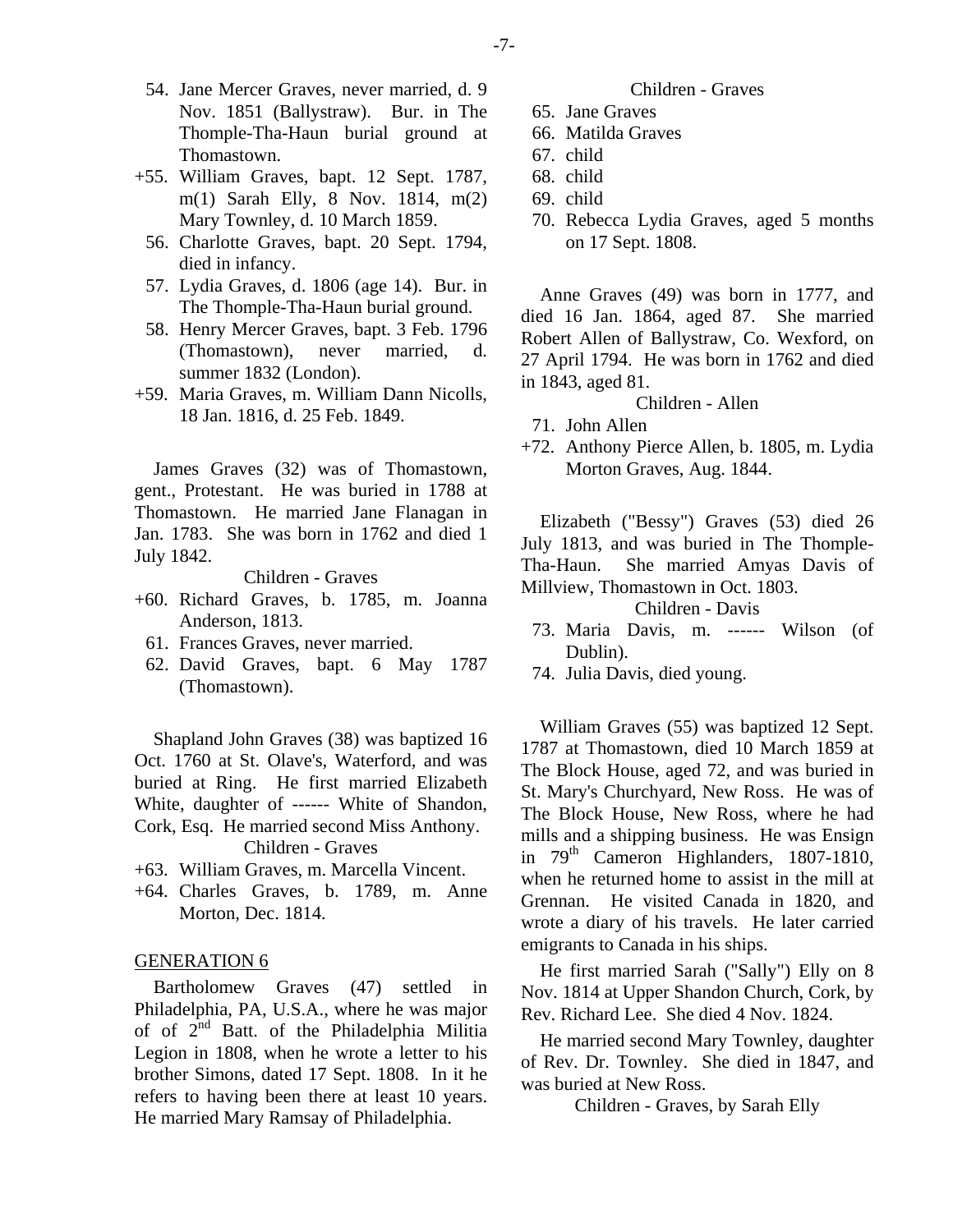- +75. Anthony Elly Graves, b. 26 Aug. 1815, m. Harriet Haughton, 30 Oct. 1850, d. 16 May 1891.
- +76. Samuel Robert Graves, b. 7 June 1818, m. Elisabeth Anne Haughton, 6 Sept. 1848, d. 18 Jan. 1873.
- 77. William Cameron Graves, b. 20 Jan. 1820 (Wellington, Bannow, Co. Wexford), never married, d. 23 May 1846 (Grennan Cottage, Thomastown).
- +78. James Palmer Graves, b. 13 March 1822, m. Sarah Morgina Fish, 7 May 1856. Children - Graves, by Mary Townley
	- 79. Susan Dora ("Tusey") Graves, b. 3 June 1837, m. James Haughton (of Chelsea Lodge, Duncannon, Co. Wexford), 31 Oct. 1860 (Ross), d. 20 March 1888 (Dublin). Bur. at Duncannon.

Maria Graves (59) died 25 Feb. 1849 at Abbeyview, and was buried in The Thomple-Tha-Haun burial ground, Thomastown. She married William Dann Nicolls, Col., R.A. on 18 Jan. 1816. His will was dated 12 Jan. 1820. Children - Nicolls

- 80. Jane Nicolls
- 81. Anne Nicolls
- 82. Gustavus Adolphus Nicolls, b. 3 April 1817.
- 83. Jasper Nicolls
- 84. Maria Nicolls, m. James Graves (#84).

Richard Graves (60) was born in 1785. He married Joanna Anderson, daughter of Roger Anderson and Margaret Edmunds, in 1813.

Children - Graves

- 85. (Rev.) James Graves, m. Maria Nicolls (#83), d. 1886.
- 86. Richard Graves
- 87. Margaret Graves
- 88. Jane Graves
- +89. Mary Graves, m. John Love.

William Graves (63) married Marcella Vincent, daughter of ------ Vincent, Esq., Co. Limerick. This is almost certainly William

Valentine Graves (gen. 347), whose son Shapland Valentine Graves went to Australia.

Children - Graves

90. William Graves

Charles Graves (64) was born in 1789. He was of Brookvale, Villierstown, Co. Waterford. He married Anne Morton, daughter of ------ Morton of Cork, in Dec. 1814.

Children - Graves

- 91. Charles Graves
- 92. Lydia Morton Graves, m. Anthony Pierce Allen, Aug. 1844. See #72 for descendants.

#### GENERATION 7

Anthony Pierce Allen (72) was born in 1805. He married Lydia Morton Graves (#92), daughter of Charles Graves of Brookvale, Villierstown and Anne Morton, in Aug. 1844.

Children - Allen

 93. Anne Maria Allen, m. Edward Barrington, M.D.

Anthony Elly Graves (75) was born 26 Aug. 1815 at Grennan Cottage, Thomastown, and died 16 May 1891 at Rosbercon Castle. He was of Rosbercon Castle, New Ross. He married Harriet Haughton, daughter of Samuel Haughton of Burrin House, Carlow, on 30 Oct. 1850 at Carlow. She died 7 Nov. 1864 at Rosbercon Castle.

#### Children - Graves

- 94. (Dr.) William Robert Graves (eldest son), m. ------, d. 1896 (Dublin). His widow went with her family to California.
- 95. Samuel Haughton Graves  $(2<sup>nd</sup>$  son), m. ------, d. 1897 (Chicago, IL).

Samuel Robert Graves (76) was born 7 June 1818 at Blackwell's Lodge, Thomastown, died 18 Jan. 1873 at Euston Hotel, London, and was buried at Smithdown Road Cem., Liverpool. He was Mayor of Liverpool, 1860- 61, and was elected and appointed to various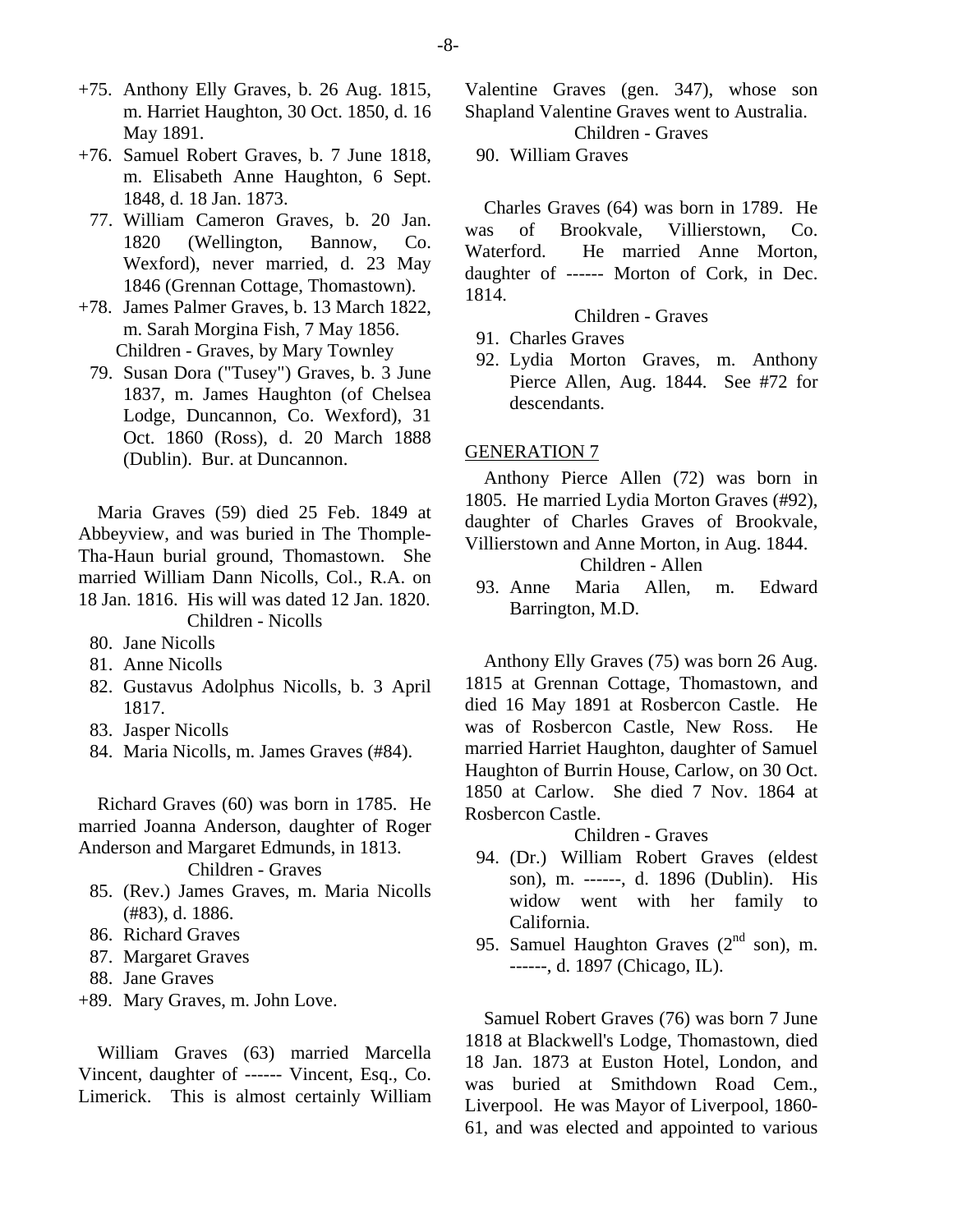other posts. He married Elisabeth Anne Haughton, daughter of Samuel Haughton of Burrin House, Carlow and Sarah Hancock, on 6 Sept. 1848 at Carlow. She was born 25 Feb. 1825.

Children - Graves 96. 3 sons and 3 daughters

James Palmer Graves (78) was born 13 March 1822 at The Walks, New Ross, the residence of his grandfather, Samuel Elly Graves. He was of Waterpark, Waterford, J.P. He married Sarah Morgina Fish of Midway, GA on 10 May 1856 at Midway, near Milledgeville, GA.

Children- Graves 97. 6 sons and 3 daughters

Mary Graves (89) married John Love of Armagh Castle, Nenagh, Co. Tipperary. Children - Love 98. Frances Graves Love

#### **QUESTIONS AND INFORMATION**

#### *MISCELLANEOUS GRAVES FAMILIES*

Mr. Richard L. Greaves, 2025 Suzanne Dr., Mount Dora, FL 32757-9584 (hmcm21a @prodigy.com), is interested in GEORGE GREAVES, b.c. 1730, died 25 Aug. 1817 in Halifax, Nova Scotia, Canada. He was a Halifax resident for over 60 years and had some connection with His Majesty's Hospital. He was related somehow to the next Greaves, as George's children are mentioned in William's will. George had 3 children, probably by his second wife. He owned considerable land and business in Halifax, and he was supposedly a druggist.

WILLIAM GREAVES (his gg-grandfather) was a surgeon in the Royal Navy, was appointed in 1794, had his home in Halifax, and died 20 Nov. 1810 on board the H.M.S. Ceres in Sheerson, Kent, England. He married Elizabeth ------ who died 7 Oct. 1853 in Chester, NS.

William and Elizabeth had a son William Augustus and a daughter Elizabeth. Elizabeth was baptized in Halifax and nothing more is known of her. William Augustus Greaves was a barrister, lived in Chester, NS, had 11 children, and his wife Lucy Walemhupt Shreve and 4 children survived his death in 1854. His son, Severanius Augustus Greaves, became a sea captain and relocated to Margaretsville, NS, and was lost at sea in 1906.

Mr. Dale Shirley, 2440 Copperfield Dr., Santa Rosa, CA 95401 (daleshir @ix.netcom.com), is looking for the ancestry of his great-grandmother, MARY CATHERINE ("CASSIE") GRAVES. She was born about 1857 in Junction City, Lane Co., OR, and married Jack Breese Shirley about 1885, possibly in Chehalis, WA. He was born 1840 in Hillsboro, Montgomery Co., IL. She was in the 1887 Washington Territorial census. A Mrs. J. B. Shirley was in the Portland City Directory in 1906, listed as a domestic, and was in the directory again in 1906 as Mrs. Mary Shirley. Mary's father was supposedly born in OH and her mother in MO.

(ED. NOTE: I suggest checking the 1860 and 1870 federal censuses for Oregon to find Mary as a child in the household of her parents. Oregon became a state in 1859 and Washington became a state in 1889.)

Mrs. Janet M. Humiston, 2517 Escalon, Clovis, CA 93611 (LWKW69b@prodigy.com), is anxious to learn more about her ancestor, SARAH ANN GRAVES, b. 1820 in OH, d. 24 Dec. 1860 in Catlettsburg, Boyd Co., KY, m. Ezra Clark Thornton, probably in OH. She would really like to find out about Sarah Ann's family her parents, brothers and sisters.

There were 2 Graves families living in Catlettsburg, KY when she died in 1860, but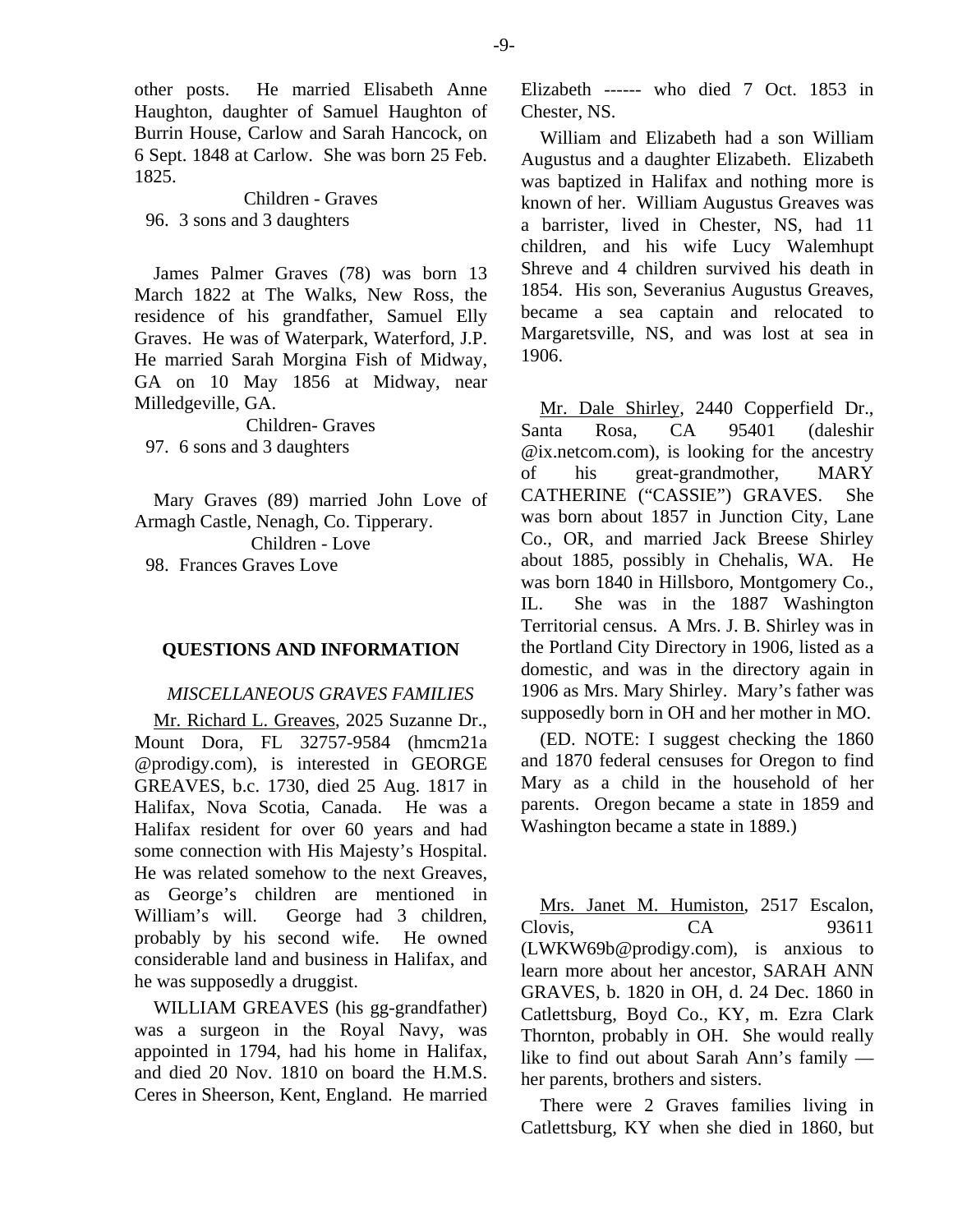-10-

she hasn't been able to find out about them yet. "I have a copy of the probate for Sarah Ann and there were no Graves mentioned in caring for the children, etc. It did mention a brother-in-law of Ezra Clark Thornton named Morris Wellman, being named administrator of Ezra's estate. I don't know if he was married to Ezra's sister or to Sarah's sister."

Her Thornton family was in NY through the 1830 census, then in the 1840 census of Seneca Co., OH. There were no Graves in Seneca Co. in 1840.

Since Sarah Ann Graves was born about 1820 in OH, she checked the 1820, 1830 and 1840 censuses for Graves families that could have been hers. The possible Graves families were: James (found in 1820 and 1830, Morgan Co.), Thomas (found in 1820, 1830 and 1840, Gallia Co.), Roswell, Sr. (found in 1820 and 1830 Licking Co.), Roswell, Jr. (found in 1830 and 1840, Licking Co.), Josiah (found in 1820 and 1830, Licking Co.), Enoch (found in 1820 and 1830, Licking Co.), and Ezra (found in 1820 and 1830, Cuyahoga Co.).

(ED. NOTE: This query was previously on p. 40, 1997 GFNL.)

Mr. Lloyd Mitton, 83 Bristol Dr., Chatham, ON N7M 6J7, Canada, descended from Lt. WILLIAM GRAVES and Elizabeth Williams of MA, NS & NB, Canada, recently found an old birthday book that he received for his fifth birthday on March 6, 1924. Included are the following birth dates and names:

Jan. 23 – Russell Graves Feb. 16 – James K. Graves

April 19 – Goldie P. Graves

He thinks these people may have been born about 1890 and may have lived in the Pontiac, Michigan area. It is assumed that they were related to him, but he has no idea how. Help would be appreciated.

# *GRAVES FAMILIES OF THE BRITISH ISLES*

Ms. Nicky Cunningham, 164 New St., Horsham, West Sussex RH13 5EG, England

(Nicky.Cunningham@btinternet.com), wants to learn more about her ancestor, JOHN GREAVES, who married Helen Waynwright in 1743 at North Wingfield, Derbyshire. Their daughter, Sarah Greaves, bapt. 1754, married Joseph Langford in 1773 at Shirland, Derbyshire. Joseph and Sarah's daughter Fanny Langford had a daughter Sarah Langford, bapt. 1804, who married Joseph Holmes in 1820.

(ED. NOTE: This family may be related to that of Richard Greaves, born before 1570, probably in Bradfield, Yorkshire, died 1631 in Chesterfield, Derbyshire, some of whose descendants lived in Shirland.)

# *NORTHERN GRAVES FAMILIES*

Mrs. Jill Nevills, 10061 Lone Pine, Houghton Lake, MI 48629 (jnevills @voyager.net), is looking for her Graves ancestry. A partial ancestry of her WILLIAM GRAVES is given below.

(ED. NOTE: I suggested to her that she look in the census records for William Graves. He and his family should be on the 1900 census (and later ones) and possibly on the 1880 census (depending on when he married). There might also be a death certificate and perhaps an obituary for him which might tell something about his parents. In addition, he should be listed as a child in the household of his parents in the 1870 census, and possibly in the 1860 and 1880 censuses, depending on his date of birth.

She doesn't live close enough to an LDS Family History Center to easily check these records herself, and she would appreciate help from others.)

# DESCENDANTS OF WILLIAM GRAVES AND CLEMENTINE ------ OF NY & MI

# GENERATION 1

William Graves (1) was born in Jamestown, Chautauqua Co., NY (in the extreme western part of NY, very close to Lake Erie), and died in Gladwin, Gladwin Co., MI. He married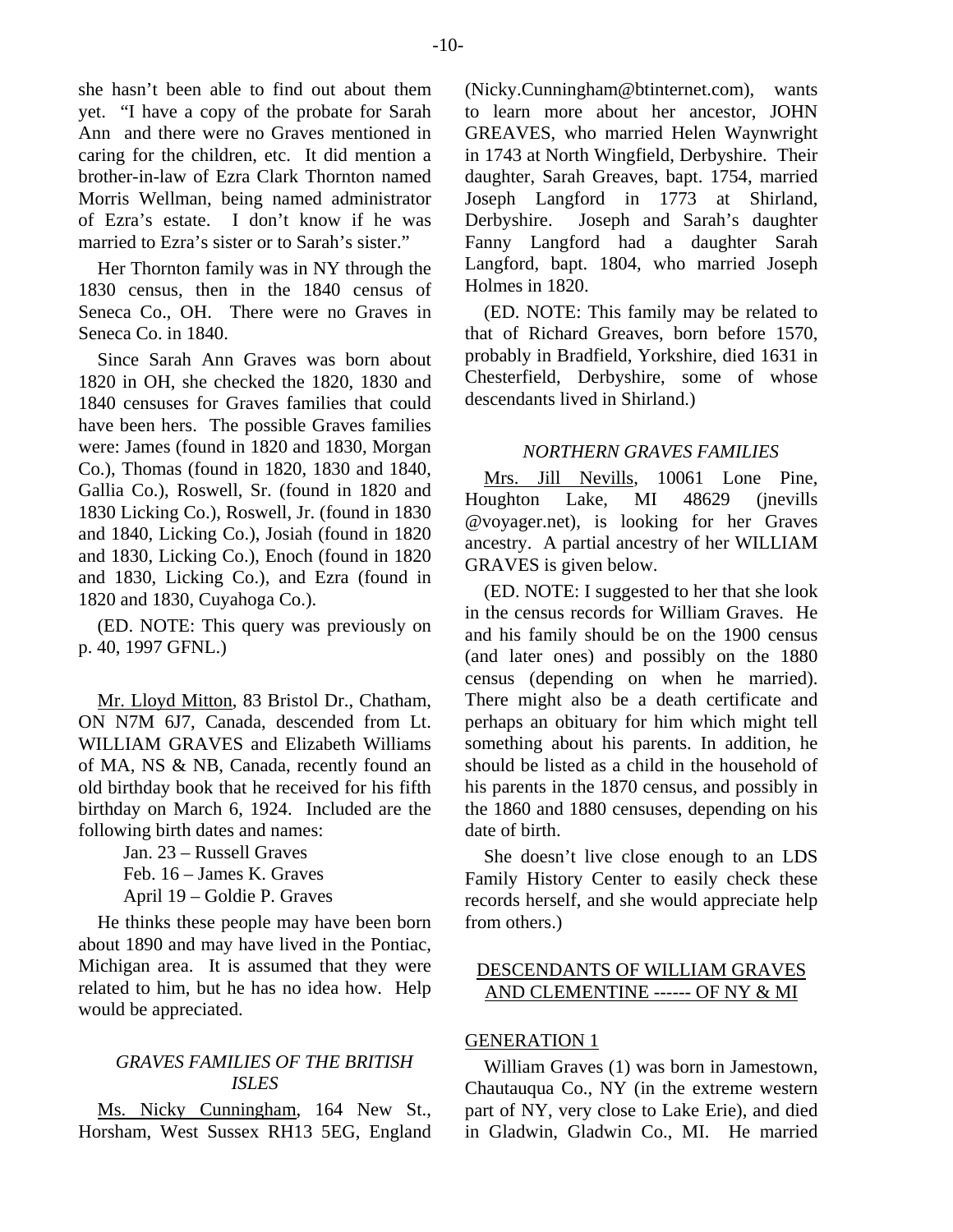Clementine ------. She died in Gladwin, MI. They lived in MI.

Children – Graves

+2. Floyd Ray Graves, b. 2 June 1883, m. Stella Cora Charette, Nov. 1909, d. 31 Aug. 1945.

#### GENERATION 2

Floyd Ray Graves (2) was born 2 June 1883 in Jamestown, NY, and died 31 Aug. 1945 in Harrison, Clare Co., MI. He married Stella Cora Knowles (or Charette) in Nov. 1909 in MI. She was born 10 June 1890 in ID, and died in Eaton Rapids, Eaton Co., WI. All their children were born in MI.

Children – Graves

- 3. R. B. Ello Graves, b. 2 Feb. 1911, m. Florence Helen Vincent, d. 2 Sept. 1977 (Midland, Midland Co., MI).
- 4. Myrtle Marie Graves, d. Pontiac, Oakland Co., MI.
- 5. Ida May Graves, b. 23 Nov. 1915, m(1) Walter Frederick Hilderbrant, m(2) Raymond B. Fouch,  $m(3)$  ------ Bayne, m(4) ------ Welburn.
- 6. William Franklin Graves, b. 12 Feb. 1918, m. Wanda Barber, d. 1964 (Lake Orion, MI).
- 7. Macy Elroy Graves
- 8. Stella Graves, stillborn.
- +9. Betty Jane Graves, b. 3 Oct. 1930, m. Albert Eugene Tommrell, 23 Aug. 1947.
	- 10. Josephine Clara Graves, b. 20 March 1932.

Ms. Jessica W. Stevens, 1053 Serpentine Dr. South, St. Petersburg, FL 33705, is not a Graves descendant. However, she published a book in 1995, *Lempster Inhabitants, 1767- 1900*, about the people who have lived in Lempster, NH. This included some descendants of immigrants William Graves of Dover, NH and Samuel Graves of Lynn, MA. She is now trying to gather more information about some of these Graves family members.

Simon Graves in the following paragraph was descended from William Graves: William<sup>1</sup>, William<sup>2</sup>, John<sup>3</sup>, John<sup>4</sup>, William<sup>5</sup>, Simon<sup>6</sup>. For the children of Simon Graves, Ms. Stevens would like to know where Susan died, when and where Hannah died, and the children of both of them.

For William Harrison Graves, the *History of Andover* says he went to Iowa. But his wife died 5 Oct. 1908 in Newport, NH, naming her husband. Did he stay in Iowa or did he go and return? When and where did he die? Did he have any children? Did he have another marriage?

She also wants to know where Melissa died in NE, when and where she was married, and when and where her children were born. She would like to know where George was married, and information about his wife and their children.

Simon Graves (78) was born 24 March 1788 in Hampton Falls, NH (according to Acworth town records), and died at more than 90 years of age at Andover, NH. He married Hannah Sanborn on 30 Jan. 1810. They were listed in the 1830 census for Lempster, NH, with many children. He lived at Andover, NH (and apparently also at Lempster, NH).

Children - Graves

- 183. Susan Graves, b. 5 April 1812., m. David E. Clark, 26 Sept. 1839 (Andover, NH), d. 23 Feb. 1860.
- 184. William Harrison Graves (prob. called Harrison), b. 4 July 1814, m. Mary Frances Trow. The *History of Andover* says he moved to Iowa.
- 185. Mary Jane Graves (prob. called Jane), b. 5 Sept. 1819.
- 186. Simon Milton Graves (prob. called Milton), b. 4 July 1823.
- 187. Hannah Graves, b. 26 Nov. 1826, m. Ira Colby, 1 Oct. 1845 (Andover, NH).
- 188. Marcia (or Martha) Graves, b. 7 July 1829.
- +189. Melissa Ann Graves, b. 29 Dec. 1831, m. Otis Hazeltine, 21 Oct. 1852, d. 22 June 1873. Had sons Frank, Fred, and Sidney.
	- 190. George Graves, b. 4 Oct. 1836, m. (Mrs.) Mary Badcock (Durgin) Whitney, 10 July 1860.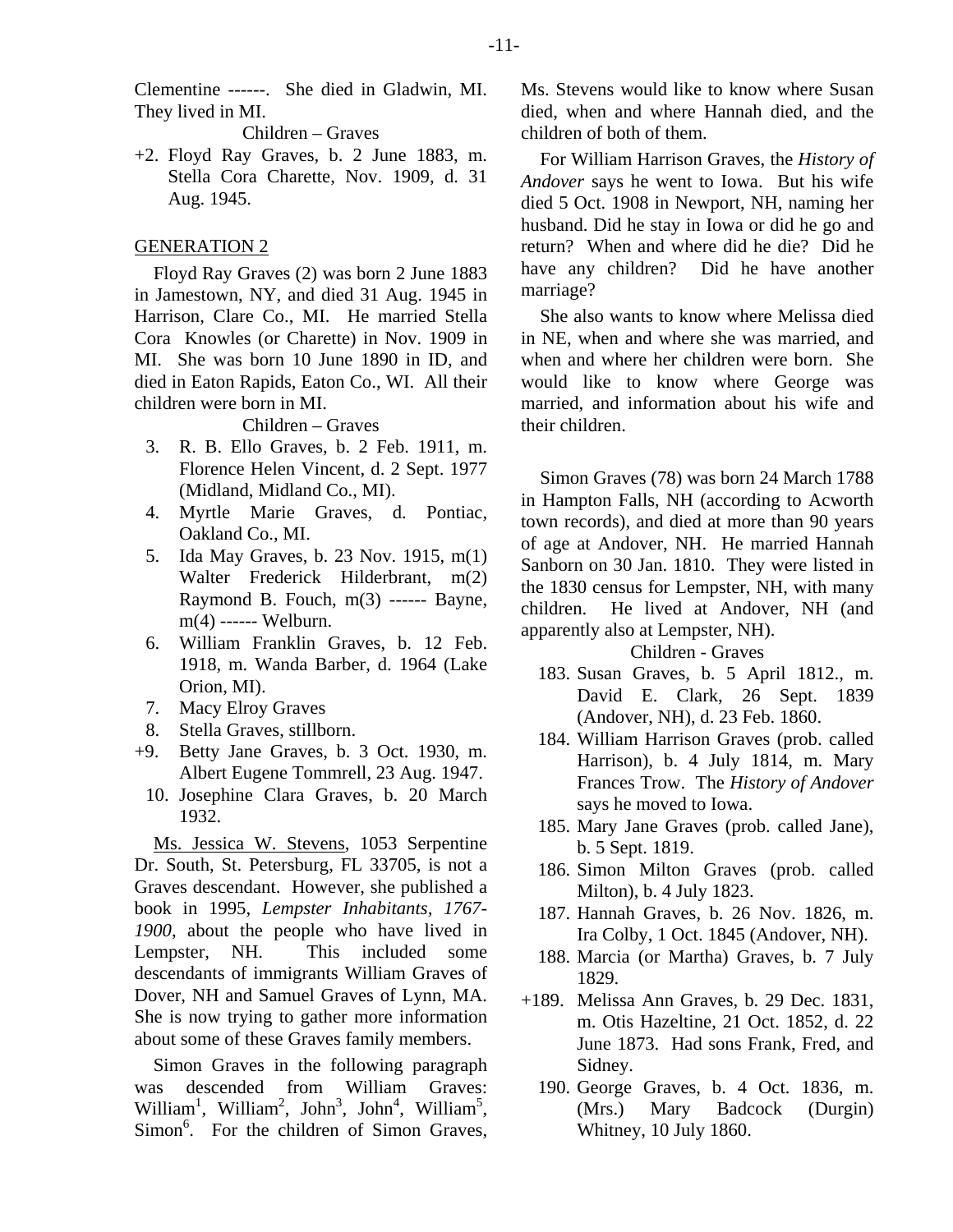Ms. Stevens also asked for help with John Gilman Graves (#1232 on p. 109 of the Samuel Graves of Lynn, MA book). He was born 22 Aug. 1818 in Unity, NH, died May 1884, and married Sarah O. Holt, daughter of Oliver Holt and Harriet Willey, in 1842 in Goshen, NH. She was born 20 April 1821 (where?), and died 8 Nov. 1850 in Alstead, NH. What happened to John? Did he marry again? Did he have children? His death is not in the NH vital records.

Mr. Robert G. Blagburn, 1616 RedPoll Ct., Naperville, IL 60565-2310 (rb421@aol.com), is looking for his Graves ancestry. He is descended from CHARLES GRAVES, born 1830 in NH, and Amanda Patten, born about 1838. They had a son, Frank Bosto (or Barstow) Graves, b. 1855, m. Susan Barnes (her father was probably Alexander Barnes and they may have been from the area of Pittsburgh, PA). Frank and Susan had Alice Graves, b. 1880 in Hoboken, NJ, m. Mr. Blagborn, the grandparents of Bob.

ED. NOTE: It appears likely that Charles Graves is descended from immigrant SAMUEL GRAVES of Lynn, MA. Charles B. Graves, #1266, in the next paragraph may be the father of Charles, b. 1830. Can anyone provide more information?

William Graves (610) was born 30 May 1774 at South Hampton, N.H. He married Margaret Barstow of Exeter, N.H. on 6 April 1803. They lived in South Hampton until 1814, when they purchased a farm at Pittsfield, N.H., where he died in 1820. Letters of Administration were issued 8 Sept. 1820.

#### Children - Graves

- 1265. Rebecca W. Graves, b. 7 June 1804, m. Charles H. Butler (of Amesbury, Mass.), 8 Nov. 1824 (East Kingston, N.H.), d. 22 Aug. 1859 (Amesbury, Mass.).
- 1266. Charles B. Graves, b. 11 June 1807.
- +1267. William Graves, b. 19 July 1809, m. Sarah Sutherland, d. 2 May 1881.

 1268. Margaret Ann Graves, b. 2 July 1813, d. 2 May 1814 (South Hampton, N.H.).

A number of people are looking for the ancestry of SARAH GRAVES who married Andrew Warner. They include: Mrs. Ralph Royal Bush, Jr., 318 Ridgewood Dr., Fairborn, OH 45324, Mrs. Mary E. Brown, 4556 Zurich Ct., Orlando, FL 32811-2614, Mrs. Marion R. Emmons, P.O. Box 67, Columbia, CT 06237- 0067, Mrs. Alexander S. Fraser, Caixa Postal 574, Bahia 40,000, Brazil, Mrs. Elizabeth Hungerford, 16333 S.E. Dagmar Rd., Milwaukie, OR 97267, Mr. Seth Warner, Mathematics Dept., Duke University, Durham, NC 27706.

A summary of the first 2 generations is below. Help is needed.

# DESCENDANTS OF SARAH GRAVES AND ANDREW WARNER OF CT

# GENERATION 1

Sarah Graves (1) died 10 Feb. 1756 in Saybrook, CT. She married Andrew Warner, son of Andrew Warner and Ruth Clark. He was born 25 Jan. 1703 and died 23 Sept. 1751, both in Saybrook, CT. They were both buried in Old Chester Cem. He was a farmer, and is said to have been a lieutenant in a militia company. His great-grandfather was the immigrant Andrew Warner, almost certainly the same Andrew Warner who was a neighbor of immigrant Deacon George Graves (noted in a following paragraph). The descent of Andrew is Andrew<sup>1</sup>, Daniel<sup>2</sup>, Andrew<sup>3</sup>, Andrew<sup>4</sup> Warner.

Andrew3 Warner ws born 24 June 1667 in Hadley, MA. He was a large landholder in Hadley, and moved to Saybrook, CT about 1696, where, in partnership with Joseph Selden and John Church, he purchased Twelve Mile Island Farm, situated on both banks of the Connecticut River in the towns of Lyme and Saybrook. A deed of John Leverett of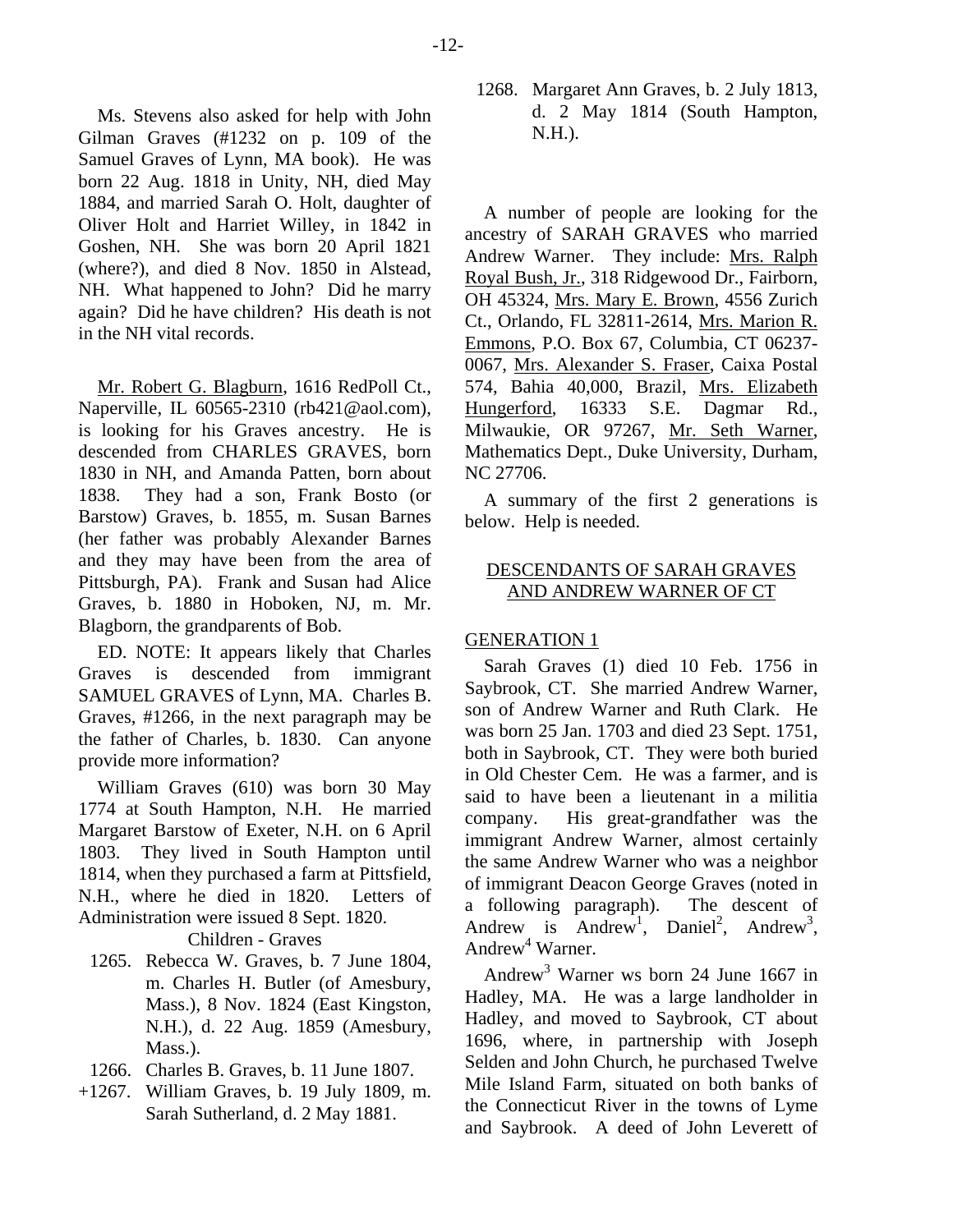Boston, dated Feb. 1695, conveyed this land to Joseph Selden, who on June 22, 1697, deeded the Saybrook part to Andrew Warner. Part of this land was still owned by the family in 1919. The early dwelling house stood about one quarter mile northeast of where the Middlesex Turnpike crosses the Warner's Ferry Road, or from the present homestead. Andrew3 first married Ruth Clark, who died in 1704 or 1705. He married second Mrs. Hannah Stannard on 4 April 1706.

Seth Warner points out that the Warner immigrant followed much the same path as Thomas Graves (the one who settled in Hartford, CT in 1645). (It has not been shown to be true that Thomas Graves ever moved from Cambridge, MA, and he apparently arrived in Hartford much later than Andrew Warner. However, George Graves did arrive in Hartford at the same time as Andrew Warner.) Andrew Warner settled in Cambridge, MA in 1630, followed Hooker to Hartford where he was an original proprietor, then went to Hadley (next to Hatfield), MA with other Hartford settlers following a schism in the church at Hartford.

It is most likely that Sarah was descended from Deacon George Graves who settled in Hartford, CT in 1636. If she was a descendant of George, she was either a granddaughter or greatgranddaughter. The land of George in Hartford in 1636 was very close to that of an Andrew Warner. Charles Deming, born 1714, married Ruth Warner, daughter of Lieut. Andrew Warner and Sarah Graves. Her parents' names are taken from a book called *One of the Warner Family*. Charles Deming was a son of Jonathan Deming and Abigail Fyler, and Jonathan was a son of Sarah Graves (daughter of Deacon George Graves) and Jonathan Deming.

It is also possible that Sarah Graves was descended from Thomas Graves of Hartford and Hatfield, since not all descendants of Thomas have been traced, some of the descendants of Thomas did move to CT, and Andrew Warner (father of the husband of Sarah Graves) did move from Hadley, MA to Saybrook, CT. It is interesting to note that there was a Benjamin Graves (#55 in the Thomas Graves book by Kenneth V. Graves), born 1689, who married Mary Warner, daughter of Jacob Warner and Elizabeth Goodman. This Benjamin Graves had a sister named Sarah Graves, born 1691, about whom nothing more is known. Although this Sarah Graves was born earlier than would be expected for the wife of Andrew Warner, it is possible that she is the one he married.

There is a slight possibility that Sarah Graves was descended from immigrant John Graves of Concord, MA, since some of his descendants did live in Saybrook, CT, but no likely connection has been found.

The following children may not all be in order of birth.

Children - Warner

- +2. Deborah Warner, b.c. 1723, m. John Lewis, 21 June 1744, d. 1 Feb. 1813.
- +3. Ruth Warner, m. Charles Deming.
- 4. Jonathan Warner, b. 1 Oct. 1728, m. Elizabeth Selden.
- +5. David Warner, b. 7 Aug. 1730, m(1) Sarah Ward, m(2) Eunice Prout, d. 6 Nov. 1800.
- 6. Sarah Warner, b. 1732, d. 1811.
- +7. Eleazer Warner, b.c. 1733, m. Elizabeth Kirtland, 14 Jan. 1762, d. 26 Oct. 1817.
- 8. James Warner, b. 1736, d. 1757 (Chester, CT).
- 9. Andrew Warner, b. 1738, d. 1757 (Chester, CT).
- 10. Lucy Warner, m. Samuel Watrous (or Waterhouse), 11 Nov. 1762 (Saybrook, CT).
- 11. Seth Warner, b. 28 Jan. 1743, m. (Mrs.) Hannah Le Moyne De Angelis.
- 12. Prudence Warner, d. 1765 (Chester, CT).
- 13. Thankful Warner, m. ------ Shepard.

#### GENERATION 2

Deborah Warner (2) was born about 1723, and died 1 Feb. 1813 in Chester, CT. She married John Lewis on 21 June 1744. He was born 18 April 1723 in Haddam, CT.

Children - Lewis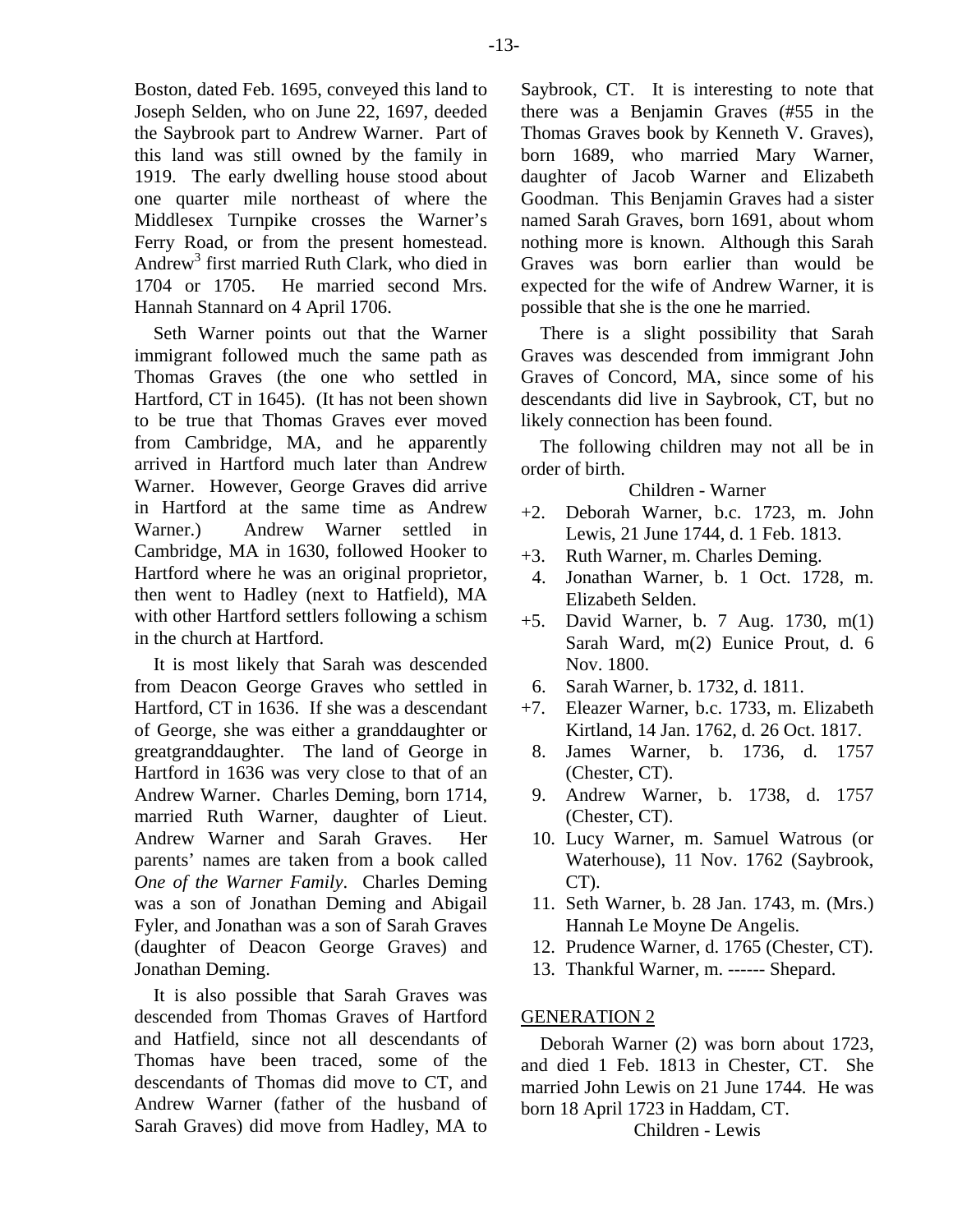$+14$ . Abner Lewis, b. 25 July 1766, m. Lois Kelsey, 19 June 1794.

Ruth Warner (3) may have been born about 1725. She married Charles Deming, son of Jonathan Deming and Abigail Fyler. He was born 26 June 1714 in Wethersfield, CT, and died in 1780.

Children - Deming

- 15. Stephen Deming, never married.
- 16. Daniel Deming, b. 11 April 1751, m. Cynthia Hunt, 24 Jan. 1780, d. 15 May 1816.
- 17. Samuel Deming, b. 20 Nov. 1755, m. Huldah Dewey, 20 Dec. 1781, d. 11 Dec. 1803.
- 18. James Deming, never married.
- 19. Lydia Deming, b. 22 Sept. 1760, m(1) ------ Crampton, m(2) Isaac Bartholomew, 1784, d. 20 June 1835.
- 20. Charles Deming, b. 28 Aug. 1768, m(1) Hannah Warner, m(2) Judith Boardman, m(3) Clarissa Brundage, d. 16 April 1815.
- 21. Elizabeth Deming, m. ------ Hinsdale.
- 22. Anna Deming, m. ------ Hopkins.
- 23. Abigail Deming, m(1) Solomon Hodges, m(2) Benjamin Wyman.
- 24. Sarah Deming, m. Daniel Holbrook.

David Warner (5) was born 7 Aug. 1730 in Saybrook, CT, and died 6 Nov. 1800. He first married Sarah Ward. She died 20 Feb. 1793. He married second Eunice Prout.

Children - Warner

+25. Lydia Warner, b. 21 Aug. 1751, m. Thomas Silliman, d. 20 Dec. 1788.

Eleazer Warner (7) was born about 1733 in Saybrook, CT, and died 26 Oct. 1817 in Cambridge, Washington Co., CT. He married Elizabeth Kirtland, daughter of Capt. Philip Kirtland and Lydia (or Lidia) Marvin, on 14 Jan. 1762 in Saybrook, CT. She was born 23 May 1740 in Saybrook, CT, and died 29 March 1804.

Children - Warner

+26. Philip Warner, b. 16 Feb. 1766, m. Sarah Woods, d. 15 April 1848.

# *THOMAS GRAVES OF HARTFORD, CT*

Ms. Ricki Mundstock, 1305 Boundary Rd., Middleton, WI 53562 (ricki@inxpress.net), is descended from THOMAS GRAVES of Hartford, CT, via Mary Ann<sup>7</sup> Graves (#727 on p. 70 in the book) m. David Burnham. The descent from there is: (8) Mary Burnham, b. 1841, m. Charles Wesley Haskins, (9) Mary Alice Haskins, b. 1865, m. Charles Adelbert Gaffney, (10) Wesley Charles Gaffney m. Effie Elizabeth Drew, (11) Roberta Gwendolyn Gaffney m. Ray Eugene Rodger, (12) Ricki Lu Rodger, m(1) Robert Rae Swader, m(2) Richard William Pitzner.

She wrote: "While trying to research my most illusive ancestors, James and Sarah Gaffney/Gaffaney, I found the marriage of one of their sons, John R. Gaffaney. I was amazed – he married Mary E. Graves, daughter of John and Mary Graves, Nov. 2, 1876 in Oakland, Outagamie Co., WI. If Mary E. Graves is related to the same Graves family, then I have another set of double cousins."

She is also looking for a George Graves who lived in or around Madison, WI.

#### *JOHN GRAVES OF CONCORD, MA*

Mrs. Michelle A. Carlson, 1002 Dunlap St., Paris, TN 38242 (gmcarlson2@juno.com), is descended from JOHN GRAVES of Concord, MA as follows: John<sup>1</sup>, Benjamin<sup>2</sup>, Benjamin<sup>3</sup>, Jedediah<sup>4</sup>, Allen<sup>5</sup>, Azariah<sup>6</sup>, Medcalf Fisher<sup>7</sup>, Moses Folger<sup>8</sup>, Frank Milton<sup>9</sup>, Folger Wesley<sup>10</sup>, Richard Folger<sup>11</sup>, Michelle Ann<sup>12</sup>.

She wrote, "This past summer I was touring cemeteries up north. I found some Graves tombstones. The names do not appear to be related to me… I took pictures of the stones anyway… If not related, I would be glad to pass the pictures on to someone else. They were all buried near one another in the West Monroe, NY cemetery. They are: Otis H.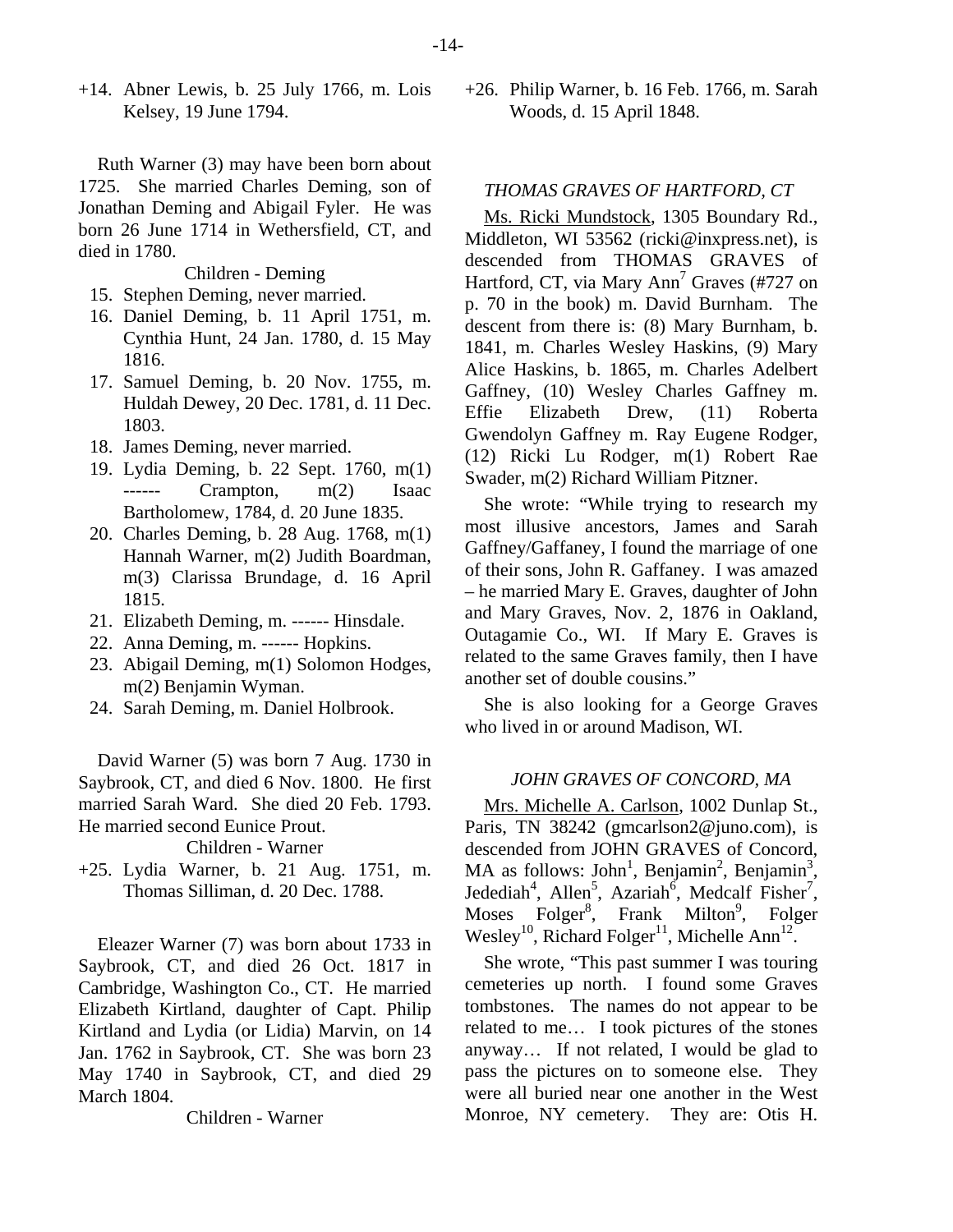Graves, 1889-1927; Nellie A. Graves, 1889- 1968; Rosalie C. Graves, 1915- ; Solomon Graves, 18?0-1922; Mina his wife, 1863-1957. It would seem they are related to my line, since Moses Folger Graves is buried close by."

#### *SAMUEL GRAVES OF LYNN, MA*

Mrs. Kaye Sakahara, RFD#2, Box 411, Guilford, ME 04443 (sakahara@agate.net), asks: "Is there a Graves researcher who has found reliable primary documentation to the Elizabeth Bean marriage(s) to John Graves and his brother William and/or the births of the four Graves 'brothers' who settled in Topsham, ME? Andover, MA has record of birth of John Graves but so far we're having no success finding other documentation that proves John and William were brothers, both were married to Elizabeth Bean, etc., as suggested in the text of *Samuel Graves of Lynn, MA*, pages 30-32. I do have the information from the First Church in Falmouth Baptisms and Admissions. Any leads would be greatly appreciated by those of us descended from Joseph Graves, #155, page 46 of the above mentioned text."

(ED. NOTE: This was a very difficult part of the family to document and get straight when writing the book. The main account of this part of the family, *The Graves Families of Maine*, by Charles N. Sinnett, was confusing and had obvious errors.)

#### *SOUTHERN GRAVES FAMILIES*

Mrs. Dorretta Moore, Route 4, Box 305K, Blanchard, OK 73010-9407 (DMoore0147 @aol.com), wants to learn more about her Graves ancestry. The small amount she knows is below.

(ED. NOTE: A check of the 1860 and 1870 TN censuses should show George and Daniel William Graves as children in the household of their parents.)

#### GENERATION 1

------ Graves (1) married ------.

#### Children – Graves

- +2. George Graves, m. ------.
- +3. Daniel William Graves, b. 10 Oct. 1857, m. Mary Adeline Turnage, 14 Sept. 1882.

#### GENERATION 2

George Graves (2) married ------. Children – Graves 4. Cecil Graves

Daniel William Graves (3) was born 10 Oct. 1857 in Lebanon, TN, and died in Washita Co., OK. He married Mary Adeline Turnage, daughter of William Samuel Turnage and Easter N. Posey, on 14 Sept. 1882 in O'Bion, TN. She was born 7 Sept. 1856 in Gallatin, Gaylon Co., TN, and died 6 Aug. 1917 in Washita Co., OK. They were both buried in Strickland Cem., Washita Co., OK.

Children – Graves

- 5. Oma Edith Graves, b. 15 Aug. 1883 (Wilson Co., TN), m. James Thomas Robinson, 2 May 1906 (near Rocky, Washita Co., OK), d. 27 June 1957 (Hospital, Clinton, OK; home was Cordell, Washita Co., OK). Bur. Elm Flat Cem., Washita Co., OK. He was b. 28 June 1880 in Sharp Co., AR, d. 12 Sept. 1917 in Washita Co., OK, at home about 6 miles from Rocky, OK, and was bur. Elm Flat Cem., Washita Co., OK. He was son of Samuel Washington Robinson and Sarah ("Sallie") Elizabeth Powers.
- 6. Maud Graves, b. 1884-94, m. Harry Stotts, d. Long Beach, CA.
- 7. William David Graves, b. 1884-94, d. 1939-40 (Galveston, TX). Bur. Houston, TX.
- 8. Elizabeth Graves, b. 19 Aug. 1895 (small farm near Waco, TX), m(1) Joel J. Bowman, 1912-13 (Washita Co., OK), m(2) Ira ("Dutch") Markham, after 1945 (Oklahoma City, OK), d. 10 Dec. 1967 (Oklahoma City, OK). Bur. in Washita Co., OK. Joel was b. 21 Dec. 1894 on a small farm near Waco, TX, and d. 1945 in Florence, AZ.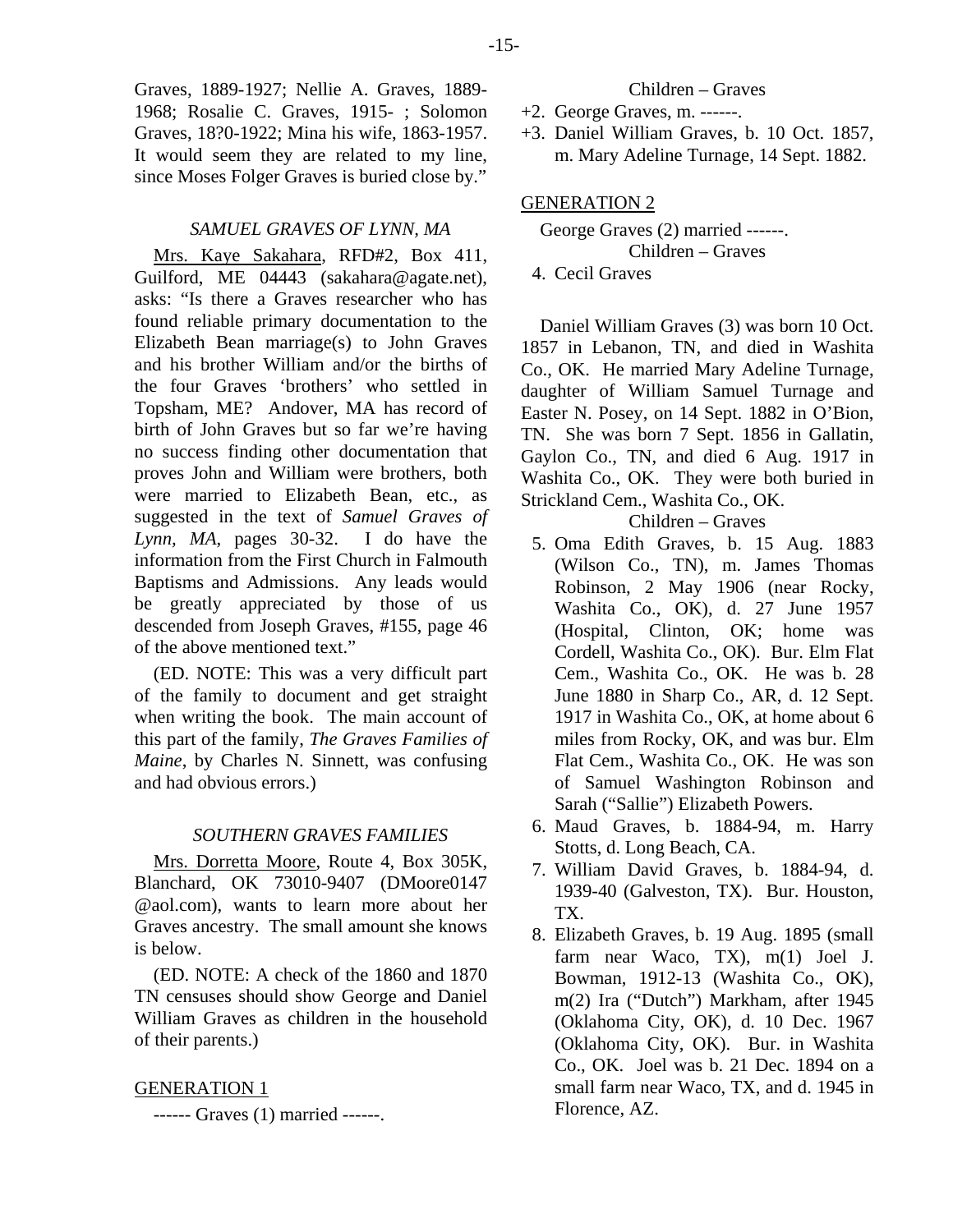Mrs. Florence Graves, 13113 Gladden, Houston, TX 77049-2913, is looking for help on the family and ancestry of FREDERICK GRAVES and Cristena Black, as shown in the following genealogy. Other descendants of this family include Mrs. Don Essary, Route 1, Box 11, Floyd, NM 88118., and Mrs. Rosemary Graves Harper, P.O. Box 231, Scottsville, KY 42164.

# DESCENDANTS OF FREDERICK GRAVES AND CHRISTENA ------ OF NC, TN & ALLEN CO., KY

#### GENERATION 1

Frederick Graves (1) may have been born about 1790. He may have been a son of a William Graves and Elizabeth ------Frederick married Cristena (or Christena) Black.

This Graves family may be related to that of William Graves who married Catherine Richmond and Jacob Graves who married Catherine Black of NC & TN (gen. 13). The names of the children with unknown birth dates are from Mrs. Florence Graves of Houston, TX, and their order of birth is not known.

#### Children - Graves

- +2. Elender Graves, b.c. 1824, m. Silas Elbert Bandy, c. 1847, d. 1 May 1856.
- +3. George W. Graves, b.c. 1830, m. Laurana Mayson, 2 Oct. 1851.
- +4. Allendon Graves, b. 15 Feb. 1833, m. Drucilla Travelstead, 14 Oct. 1852, d. 11 Oct. 1854.
- 5. Rachel Graves
- 6. James Graves
- 7. David Graves
- 8. Anderson Graves
- 9. Henry Graves

### GENERATION 2

Elender ("Nellie") Graves (2) was born about 1824 or 1825 and died 1 May 1856, both

in Allen Co., Ky. She was probably a daughter of Frederick Graves and Cristena (or Cristiny or "Tiny") ------. She married Silas Elbert Bandy, son of Richard Bandy and Aggie Blankenship, about 1847. He was born 1 July 1825 in Smith Co., Tenn. (according to *Allen Co., Ky. Vital Statistics, 1852-1862* by Mary M. Rabold and Elizabeth M. Price, 1972, when he married for the second time), although his pension record dated 1905 stated he was born in Lincoln Co., Tenn. He died 21 Jan. 1905 at home near Egan, Johnson Co., Texas, and was buried in Union Hill Cem., Johnson Co. He secondly married Eliza Ann Harris, and had 10 more children.

It appears that most of the Graves families in Allen Co., Ky., descended from Frederick and Cristena Graves and David and Sarah Graves. They were probably brothers and probably sons of a William Graves who was there by 1815. Some of the more unusual names are Pelly (for a boy), Elbridge, Anderson, and Michael (always with the initial J. for the middle name).

### Children - Bandy

- +10. James F. Bandy, b. 16 Dec. 1847, m(1) Sarah Jane Sherry, 23 Aug. 1870, m(2) Sally Herrington, c. 1872, d. 17 April 1912.
- +11. William Richard Bandy, b. 9 Jan. 1850, m(1) Lucinda Jane Thomas, 6 March 1871, m(2) Hethie Hawkins, d. 7 Aug. 1938.
- +12. Tena Elizabeth Bandy, b. 20 April 1851, m. Henry Dizer Killman, 7 Nov. 1868, d. 12 July 1897.
- +13. Thomas H. Bandy, b. 7 Sept. 1854, m. Icey Lona ------, c. 1886, d. 6 Feb. 1940.

George W. Graves (3) was born about 1829 or 1830 in TN or KY. He married Laurana (or Laureny) Mayson on 2 Oct. 1851 in Sumner Co., TN. She was born about 1833 in TN. She was from Sumner Co., TN. He was a farmer. The family was listed in the 1880 census for Sumner Co., TN. The first 3 children were born in KY, and all the others in TN. The 1880 census also listed a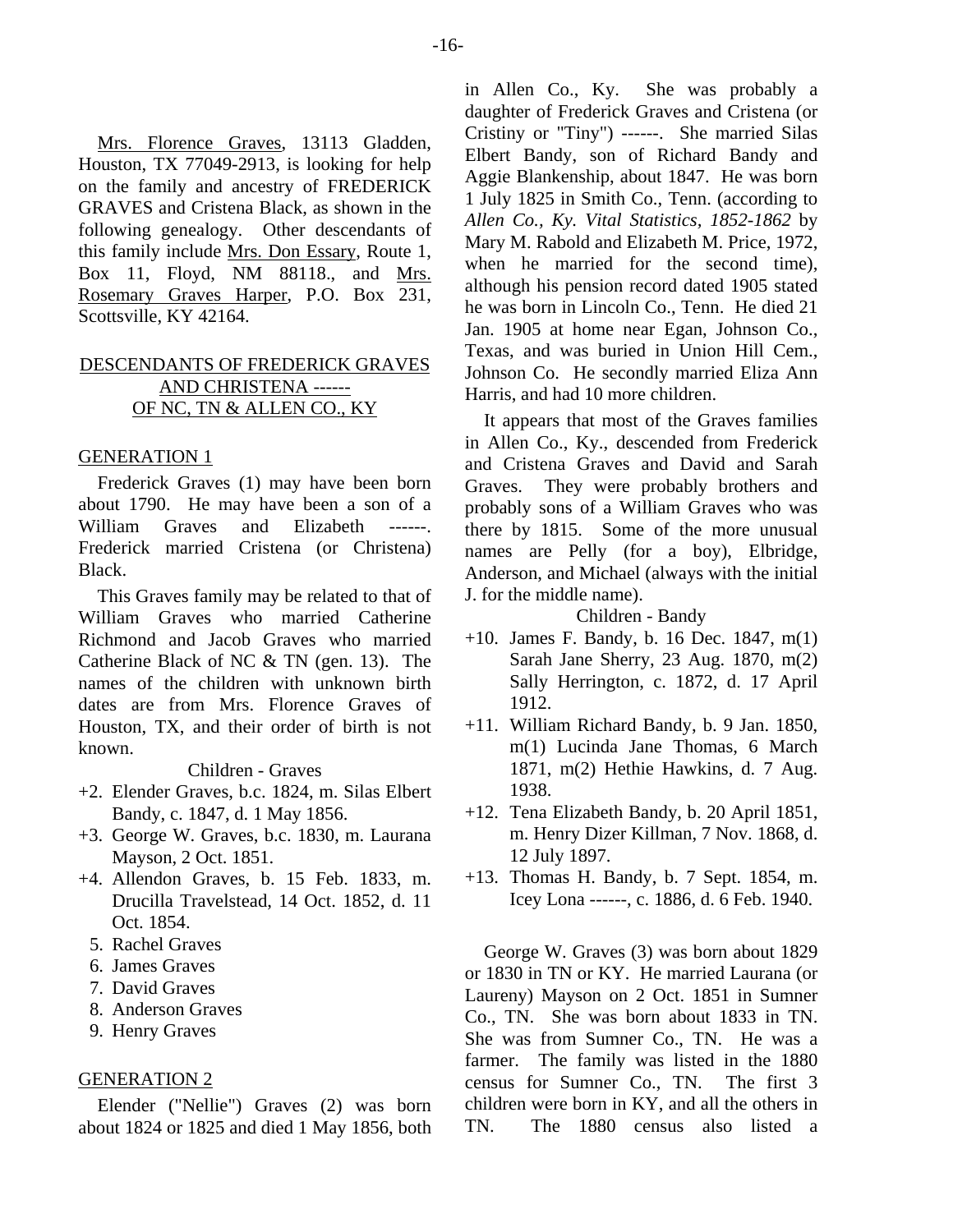granddaughter, Louisa E. Graves, b.c. 1876, TN, and a grandson, Jerry A. M. Graves, b.c. 1878, TN.

# Children - Graves

- 14. Silas Albert Graves, b. 29 Sept. 1852.
- 15. Robert Graves, b.c. 1855.
- 16. Jeremiah M. Graves, b.c. 1856.
- 17. Seborn (or Seaborn) Asbury Graves, b. 14 April 1856, d. 17 Sept. 1939 (Hill Co., TX).
- +18. William J. D. Graves, b. 18 Jan. 1862, m. Lucinda Harris, 1 July 1883, d. 29 March 1937.
- +19. Tena N. C. Graves, b. Sept. 1864, m(1) M. W. Graves, m(2) Albert B. Graves, d. 16 May 1949.
	- 20. Sarah M. E. Graves, b.c. 1867, d. TN.
	- 21. Alfred Y. Graves, b.c. 1871.
	- 22. James Graves, b.c. 1877.

Allendon (or Allanden) Graves (4) was born 15 Feb. 1833 and died 11 Oct. 1854. He married Drucilla Travelstead on 14 Oct. 1852. She was born 5 Nov. 1834.

Children - Graves

+23. Young Graves, b. 16 Sept. 1853, m. Sarah Elizabeth Lamb, 19 July 1872, d. 13 Jan. 1938.

#### GENERATION 3

James F. Bandy (10) was born 16 Dec. 1847 in Allen Co., Ky., died 17 April 1912 in Warren Co., Ky., and was buried in Fairview Cem., Warren Co., Ky. He first married Sarah Jane Sherry on 23 Aug. 1870 in Allen Co., Ky. He secondly married Sally Herrington about 1872. She was born 25 April 1850, died 10 Feb. 1941, and was also buried in Fairview Cem., Warren Co. It is possible that his first and second wives could be the same person. Both his children were buried in Fairview Cem., Warren Co.

Children - Bandy

- 24. Willis E. Bandy, b. 22 Aug. 1873, m. Effie Haden, d. 22 Dec. 1945 (heart attack). She was b. 1879, d. 1961.
- 25. Mittie Bell Bandy, b. 30 Dec. 1881, m. James Corbin, d. 17 March 1950. No

known children. He was b. 9 April 1888, d. 13 May 1969.

William Richard ("Dickie") Bandy (11) was born 9 Jan. 1850 in Ky., died 7 Aug. 1938, and was buried in Greenlawn Cem., Franklin, Simpson (or Warren?) Co., Ky. He first married Lucinda Jane Thomas on 6 March 1871. She was born 15 Oct. 1852, died 11 June 1889, and was buried in Harmony Church Cem., Allen Co., Ky. He secondly married Hethie Hawkins. She was born 23 May 1858, died 2 Oct. 1944, and was buried in Greenlawn Cem., Franklin, Ky.

Children - Bandy, by Lucinda J. Thomas

- 26. Sidney Lonzo Bandy, b. 15 March 1872, m. Geneva ("Neva") Simmons, 9 Sept. 1896, d. 25 Feb. 1940. Bur. Harmony Church Cem., Allen Co., Ky. She was b. 1 Aug. 1874, d. 1 Dec. 1940.
- 27. Ollie M. Bandy, b. 8 Oct. 1879, m. William H. ("Bill") Justice, 28 Feb. 1904 (Allen Co., Ky.), d. 6 Oct. 1926. Bur. Greenlawn Cem., Franklin, Ky.
- 28. John N. Bandy, b. 19 June 1875, d. 26 Aug. 1886. Bur. Harmony Church Cem., Allen Co., Ky.
- 29. Elbert H. Bandy, b. 10 Feb. 1877, d. 6 Oct. 1880. Bur. Harmony Church Cem., Allen Co., Ky.
- 30. daughter, b. 22 Aug. 1882, d. 25 Aug. 1882. Bur. Harmony Church Cem., Allen Co., Ky.

Children - Bandy, by Hethie Hawkins

- 31. Festus Bandy, b. 23 March 1889, m. Helen Leighton, d. 14 May 1967 (cancer). She d. 1978. No children.
- 32. Carey Bandy, m. Bess ------, living in 1981. He was V.P. of Cherokee Cotton Mills, Knoxville, Tenn. 2 daughters.
- 33. Mary Bandy, b. 23 March 1894, never married, d. 3 Feb. 1927. Bur. Greenlawn Cem., Franklin, Ky. She was mgr. of Norwood's ladies store.

Tena ("Teny") Elizabeth Bandy (12) was born 20 April 1851 in Allen Co., Ky., died 12 July 1897 in Johnson Co., Texas, and was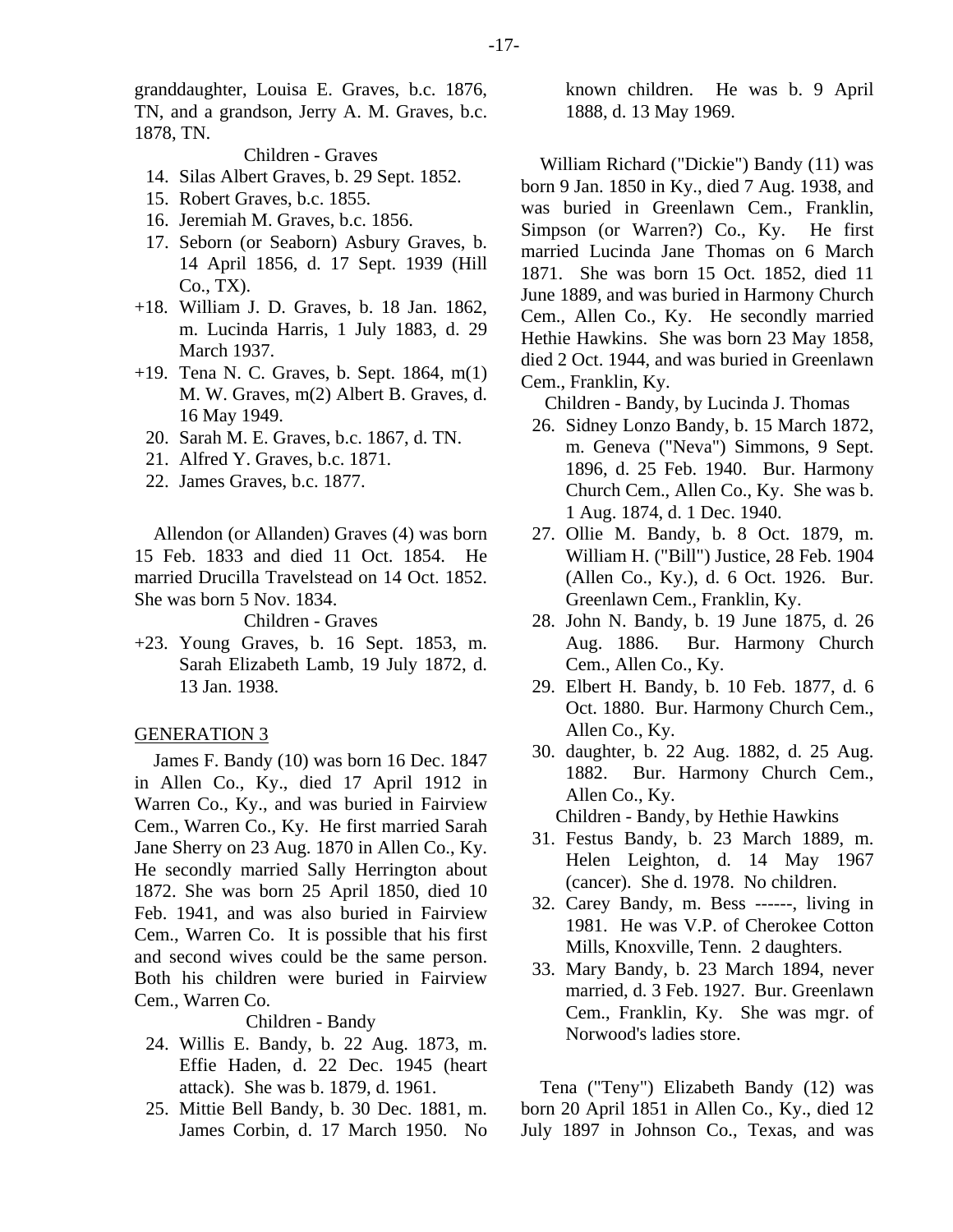buried in Union Hill Cem., Johnson Co., Texas. She married Henry Dizer Killman, son of Henry C. Killman and Anna Elizabeth Denke (?), on 7 Nov. 1868 in Allen Co., Ky. He was born 25 July 1848 in Allen Co., Ky., died 28 April 1927 near Throckmorton, Throckmorton Co., Texas, and was buried 29 April 1927 in Bush Knob Cem., Throckmorton. He served in the Union Army from Ky. They were both Methodists. He was a carpenter. He secondly married Eulah Blanch O'Dell.

#### Children - Killman

- 34. Joseph Spiva Killman, b. 23 April 1870, m(1) Mary Alice Jones, 24 Dec. 1889, m(2) Hulda ------, d. 7 May 1955.
- 35. Eliza Elender Killman, b. 22 March 1872, m. Mack E. Redwine, 1 March 1889, d. 13 July 1915.
- 36. Noah King Killman, b. 28 Aug. 1874, m(1) Cassie Self, m(2) L. Alta Redwine, d. 7 Oct. 1941.
- 37. Amanda Lee Killman, b. 13 July 1877, m(1) Estell T. Slater, 25 April 1895, m(2) Carl M. Whiteaker, Dec. 1904, d. 19 Feb. 1963.
- 38. Mollie Kate Killman, b. 17 Dec. 1880, m. John Cooper Easter, 18 Dec. 1898, d. 17 May 1953.
- 39. Eva Lena Killman, b. 22 Jan. 1883, m. Samuel Booker Easter, 21 Feb. 1899, d. 14 Dec. 1955.
- 40. Harry Oscar Killman, b. 25 Feb. 1885, m. Joanna Elizabeth Easter, 8 Aug. 1912, d. 22 Oct. 1974.
- 41. unnamed daughter, b. and d. Johnson Co., Texas. Bur. Union Hill Cem., Johnson Co., Texas.
- 42. Thomas Wiley Killman, b. 17 Aug. 1891, m. Vallie Eva Hayes, 16 June 1912, d. 16 July 1978.
- 43. Charlottie Elizabeth Killman, b. 24 Feb. 1894, m. James E. Merrill, 1915, d. 4 Nov. 1979.

Thomas H. ("Tommy") Bandy (13) was born 7 Sept. 1854 in Midfork, Allen Co., Ky., and died 6 Feb. 1940. He married Icey Lona ------ about 1886. She was born 2 March 1862 in Ky., and died 4 July 1927. They were both buried in Marystown Cem., Johnson Co., Texas. Their first 3 children were born in Ky., the last one in Texas, and they were all buried in Marystown Cem., Johnson Co., Texas.

Children - Bandy

- 44. Walter K. Bandy, b. 25 Nov. 1891, m(1) Bessie Yates, m(2) Georgie Dickerson, d. 10 July 1966. Bessie was b. 3 Jan. 1894, d. 23 Aug. 1920. Georgie was b. 4 Dec. 1885.
- 45. Silas Everett Bandy, b. 5 May 1894, d. 20 Nov. 1954.
- 46. Ida Pearl Bandy, b. 4 June 1896, m. Charlie Lee Giles, d. 11 Aug. 1962. He was b. 1 Sept. 1894.
- 47. William Earl Bandy, b. 5 Sept. 1900, d. 16 Dec. 1956.

William J. D. Graves (18) was born 18 Jan. 1862 (or 1863) in TN, died 26 (or 29) March 1937 in Harris Co., TX, and was buried 18 (?) March 1937 at Highway 90, Sheldon, Harris Co., TX. He married Lucinda Harris on 1 July 1883.

#### Children - Graves

- 48. George Graves, b. 13 Aug. 1887 (Brenham, TX), m. Celia Mitchamore, d. 1 Nov. 1946 (Harris Co., TX).
- 49. Herman Samuel Graves, b. 5 Jan. 1892 (Brenham, TX), m. Willie Lee ------, d. 1 Nov. 19-- (Harris Co., TX).
- 50. Louie Jane Graves, b. March 1893, m. Winfred Margan.
- 51. Margie Lee Graves, b. 1903, m. Ben Roderick.
- 52. Dovie Graves, d. Clifton, TX.
- 53. Willie Maye Graves, b. 30 Dec. 1909, m. Sam Wyatt, d. 15 Sept. 1967 (Harris Co., TX).
- 54. Truman Graves, b. 1912, m. Clevie ------.

Tena ("Tennie") N. C. Graves (19) was born 11 Sept. 1864 in TN, and died 16 May 1949. She first married M. W. Graves. She secondly married Albert B. Graves. He was born in Jan.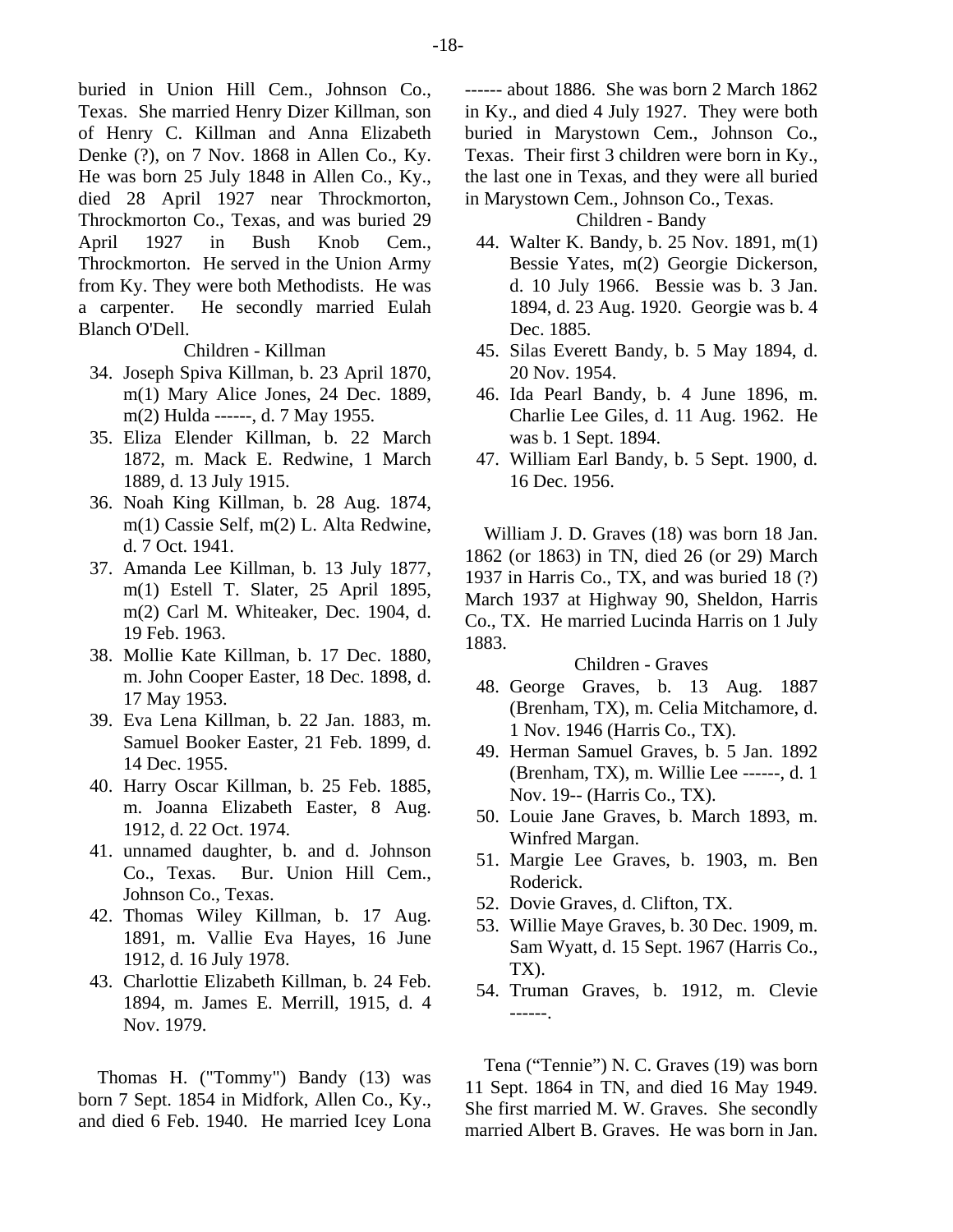1859 in KY. According to the 1900 KY census, their first 3 children were born in TN, and the others in KY. The last 4 children plus Harvey were listed in the 1920 census for Wharton Co., TX.

- Children Graves, by M. W. Graves
- 55. Burton Graves, b. Oct. 1886.
- 56. Lou A. Graves, b. Sept. 1888.
- 57. Aca (Asa?) Graves, b. Feb. 1891.
- 58. Wash Graves, b. Sept. 1892.
- +59. Roy Graves, b. July 1893, m. Eloise ------.
- +60. Harvey Graves, b. 22 July 1894, m. Ester DeWitt, d. 24 Feb. 1933.
	- 61. Lessie Graves, b. Nov. 1895.
	- 62. Effie Graves, b. July 1899.
	- Children Graves, by Albert B. Graves
	- 63. Gertrude Carrie Graves, b. April 1901.
	- 64. Dona Graves, b. 1904.
	- 65. Delphia Graves, b. April 1906.
	- 66. Addie Graves

Young Graves (23) was born 16 Sept. 1853 and died 13 Jan. 1938, both in Allen Co., KY. He married Sarah Elizabeth Lamb on 19 July 1872. She was born 24 Aug. 1852 and died 23 May 1919, both in Allen Co., KY.

#### Children - Graves

+67. Pellie Green Graves, b. 30 July 1873, m. Elmina Towe, 17 June 1897, d. 15 Dec. 1925.

Ms. Amy Graves Woodham, 4108 Lake D'ville Dr., Henderson, TN 37075 (Awoodham@aol.com), is descended from JACOB GRAVES and Catherine ("Caty") Black. Jacob was a brother of William Graves who married Catherine Richmond. See her previous query on pp. 113-114. The possibility that this family was descended from Johann Sebastian Graff was discussed there, and it was stated that the descent from Capt. Thomas Graves of VA seems much more likely.

The first 2 generations of this family are below.

#### GENERATION 1

The parents of this family (1) supposedly lived in Caswell Co., NC, and perhaps also in VA. They moved to TN from NC sometime between 1790 and 1809.

Some of the descendants of Capt. Thomas Graves of VA lived in Caswell Co., NC, and it is possible that this family is also descended from Capt. Thomas Graves.

# Children - Graves

- +2. Jacob Graves, b.c. 1780, m. Catherine Black, 17 April 1809, d. 29 Feb. 1840.
- +3. William Graves, b. 1 Oct. 1784, m. Catherine Richmond, 9 April 1811, d. 27 June 1860.
	- 4. Samuel Graves, probably b.c. 1784 (NC), possibly m. Susan Durning (or Susanna Denning), 2 June 1821. Samuel may not be a child, since the 1850 census shows both of them b. in CT, according to Dorothy Graves.
	- 5. Nellie Graves
	- 6. Elizabeth Graves, m. A. G. Jefferson, 13 Dec. 1830.

#### GENERATION 2

Jacob Graves (2) was born about 1780 in NC or VA, and died 29 Feb. 1840 in Sumner Co., TN. His estate was settled in 1842 in Sumner Co. He married Catherine (or Kathleen) ("Caty") Black, daughter of Michael Black, on 17 April 1809 in Sumner Co., TN. She was born about 1784 in NC, and was buried in Graves Cem., Sumner Co., TN. Caty stated in an application for a land grant for Jacob's service in the War of 1812 that she had 11 or 12 children but couldn't remember which, as she was so old. Jacob lived in Sumner Co., TN, and owned property adjoining that of his brother William Graves in Sumner Co. All their children were born in Sumner Co.

#### Children - Graves

- 7. Michael Graves, b.c. 1810, m. Rachel Richmond, 17 July 1828.
- 8. Andrew Graves, b.c. 1811, m. Rachel Mandrell, 12 March 1836 (Sumner Co.,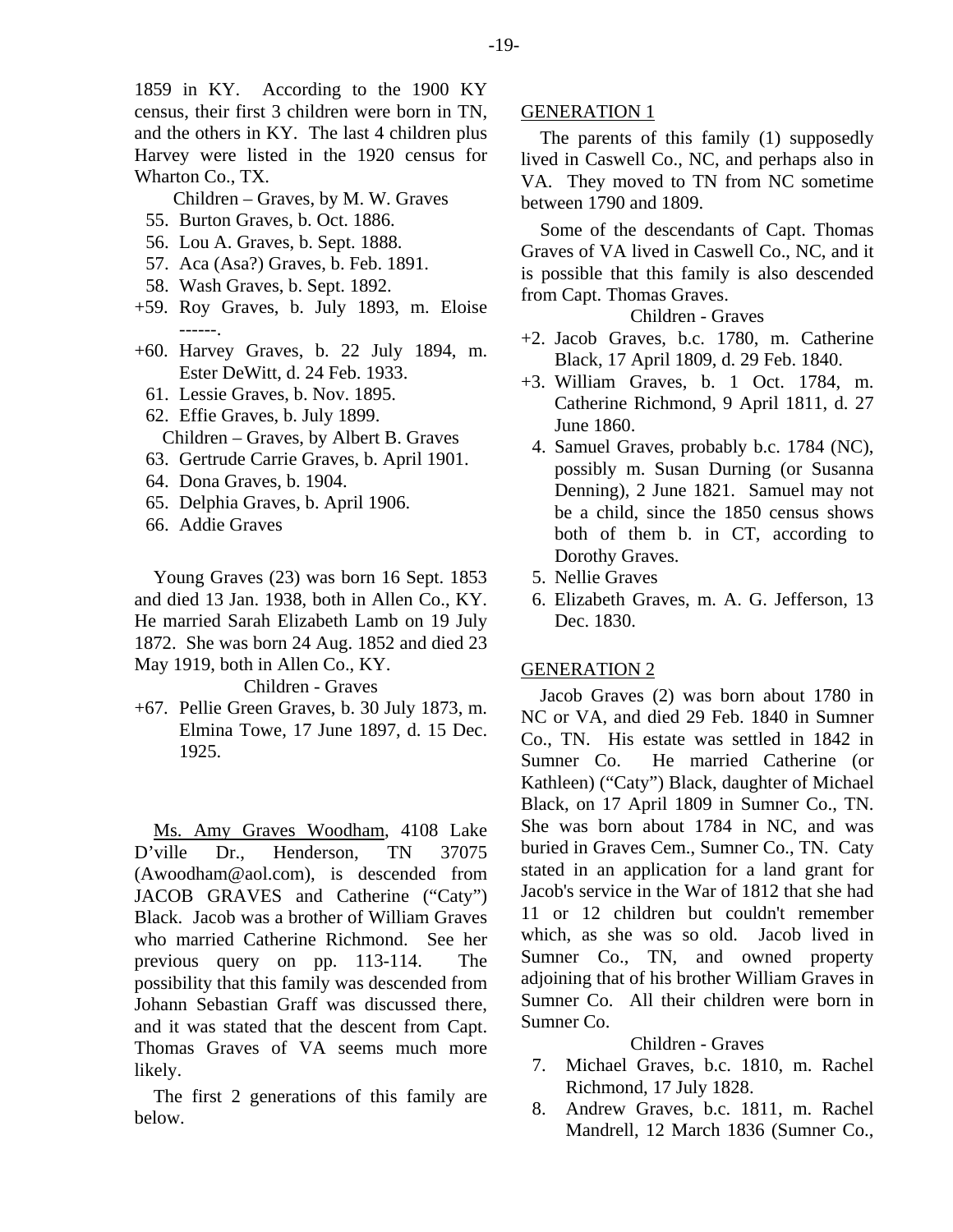TN). Dorothy Graves wrote that she had a note about an Alfred D. Graves, b. 1839, who m. Melissa Angeline Trout 31 Oct. 1857, and that this Alfred was a son of Andrew Graves (1810-1886). (This must be an error. It doesn't seem likely that there were 2 people named Alfred Graves who married women named Malissa Angeline Troutt.)

- 9. William Graves, b.c. 1812, m. Adeline Brackin, 11 Jan. 1838 (Sumner Co., TN). Information on their descendants is in *The Brackin Family in the Southeastern United States*, by Henry B. Brackin, Jr. Proof that this son of Jacob was the one who married Adeline Brackin would be appreciated.
- 10. Elizabeth Graves, m. James (or Benjamin) Rippy.
- +11. Alfred Graves, b. 1818, m(1) Malissa Angeline Troutt, 21 May 1840, m(2) Julia Ballenger, 1886 (?), d. 1895.
- +12. Malinda Graves, b. 10 Oct. 1821, m. David Mandrell.
	- 13. Sarah Graves, m. Henry Harrison, 14 April 1841 (Sumner Co., TN).
	- 14. Elmina Graves, b. 1825, m. Andrew Jackson Harrison, 29 Feb. 1844 (Sumner Co., TN). He was b. 1824 in KY.
	- 15. Louisa Graves, b. 1828, m. Thomas Creasy, 30 March 1848 (Sumner Co., TN). He was b. 1828 in TN.
	- 16. Elvis Graves, b. 25 June 1829, m. Martha Morris, 7 Feb. 1850 (Sumner Co., TN). She was b. 1832 in TN.
- +17. Wiley Graves, b. 1832, m. Martha Key, 26 June 1851, d. Nov. 1860.

William Graves (3) was born 1 Oct. 1784 (or about 1790) in Caswell Co., N.C. (or in Va.), died 27 June 1860 in Sumner Co., Tenn., and was probably buried in Clark-Mandrell Cem. He was a private in the War of 1812, and fought in the Battle of New Orleans. He married Catherine ("Caty") Richmond, daughter of George Richmond, on 9 April 1811 in Sumner Co., Tenn. She was born about 1787 in Caswell Co., N.C., and was also buried in Clark-Mandrell Cem.

Children - Graves

- 18. Elizabeth Graves, b. 1 April 1813, d. in infancy.
- 19. Elizabeth Graves, b. 8 Feb. 1814.
- 20. Caty (Catherine?) Graves, b.c. 1816, m. ------ Key.
- 21. daughter, b. 1817-1820.
- 22. Nelly Graves, b. 18 Nov. 1821.
- $+23$ . Allen Graves, b. Aug. 1823, m(1) Kissi Anne Clark, m(2) Nancy Jane Harper, d. 22 Feb. 1908.
- +24. William D. Graves, b.c. 1827, m. Eliza ------, d. Oct 1861.
- 25. Ely Graves, b. 1 Nov. 1828.
- +26. Thomas Graves, b. 30 Aug. 1830, m. Eliza Tuttle, 19 March 1850, d. 3 Sept. 1871.
	- 27. son, b. 1831-1832.
- +28. Andrew Graves, b.c. 1833, m. Rosa ------.
	- 29. son, b. 1834-1835.
	- 30. Millie (or Milly) Graves, b. 1835, m. Richard Clark. A great-grandson is Charles Clark.

In the preceding genealogy, the names and parentage of the wives of Jacob Graves and William Graves are confusing. The marriage bond of Jacob Graves and Caty Black was signed by Jacob Graves and George Richmond. Since Caty Black was supposedly a daughter of John Michael Black (or of Michael Black), why did George Richmond sign the bond. Could the connection be that John Michael Black had died, and George Richmond was William's father-in-law?

According to Amy Woodham, Mrs. Melba Riedel has proof that Frederick Graves (in the preceding query) was a brother of her Jacob Graves.

Ms. Betty Warren, 6700 Warren Rd., Cross Plains, TN 37049-4701 (bwarren2 @bellsouth.net), is looking for the family of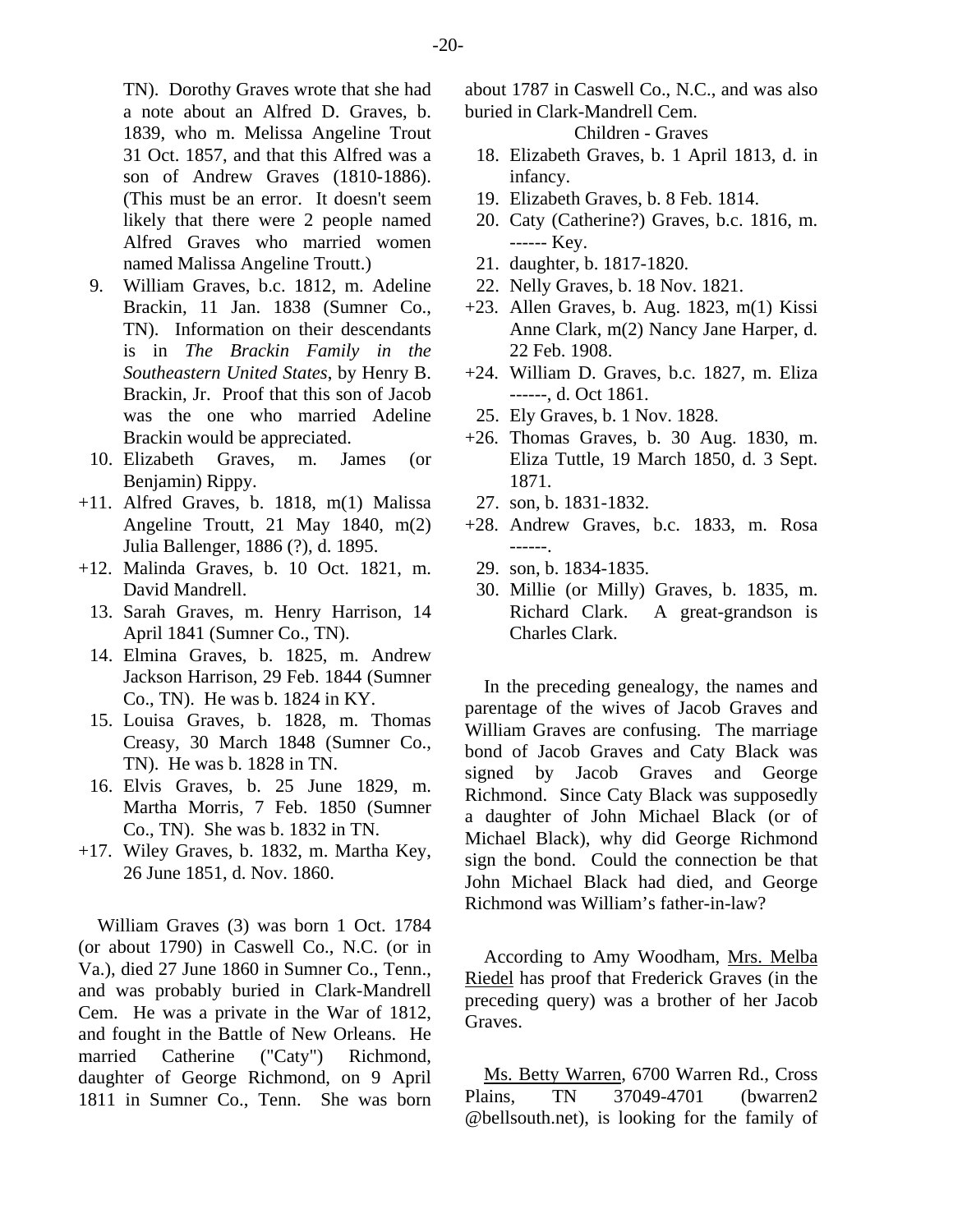ELEANOR ("NELLY") GRAVES, born Oct. 1793 in NC, married James Doss on 23 Nov. 1811 in Sumner Co., TN, died 10 Dec. 1865 in Robertson Co., TN, and of ELIZABETH GRAVES, born 1792 in NC, married Azariah Doss in 1812, died 13 July 1863 in Robertson Co., TN. They may have been sisters who married brothers. James and Azariah Doss were both born in Surry Co., NC.

(ED. NOTE: Could this Nelly and Elizabeth Graves be the same as the ones who are listed in the preceding query as sisters of William and Jacob Graves?)

Mr. Dennis West, 6748 Greenbrook Dr., Knoxville, TN 37931 (dwest3@utk.edu), is looking for the ancestry of his NATHAN S. GRAVES.

# DESCENDANTS OF NATHAN S. GRAVES OF SC, McNAIRY CO., TN & CLAY CO., AR

#### GENERATION 1

Nathan S. Graves (1) was born about 1822 in SC. His parents were both born in SC, according to the 1880 census. He first married Matilda ------. She was born about 1824 in TN, and may have died 1865-70. He secondly married Mary F. ------. She was born about 1828 in KY, and her parents were both born in SC. Nathan and family were in the 1850 census for McNairy Co., TN, and the 1880 census for Clay Co., AR. All his children were born in TN, and all by his first marriage.

Children – Graves, by Matilda ------

- 2. Cynthia Graves, b.c. 1848.
- 3. Victoria Graves, b.c. 1849.
- 4. Franklin Edgar Graves, b.c. 1857, m. Susie J. Gibbons (sister of George). Descendants lived in Clay Co., AR and Dunklin Co., MO.
- +5. Malissa Jane Graves, b.c. 1860, m. George Marshall Gibbons, c. 1884, d. 1894-6.
	- 6. Billy S. Graves, b.c. 1865.

#### GENERATION 2

Malissa Jane Graves (5) was born about 1860 in TN, possibly McNairy Co., and died 1894-6. She married George Marshall Gibbons about 1884. After she died, he remarried to Mrs. Woods in 1898. He died in 1922 in Clay Co., AR.

Children – Gibbons

- 7. Maggie Gibbons
- 8. Mattie Gibbons
- 9. Joseph Alexander Gibbons, m. Addie Mary Black, 1912. Grandparents of Dennis West.
- 10. Rufus Andrew Gibbons
- 11. Ada Gibbons
- 12. Luther Gibbons

Mr. Jimmy Moncrief, 4814 Glendower Dr., Spring, TX 77373 (jimmym777@aol.com), is still looking for the ancestry of his g-ggrandfather, LEWIS P. GRAVES, born 1816 in NC, lived in Dallas Co., AL, died 1865 in Marion, Union Co., LA, married Mary Prudence Masterson about 1840. For more information, see his query on pp. 115-116, 1997 GFNL. His e-mail address was given incorrectly in that query.

Mrs. Manie Roach, 10159 East 22<sup>nd</sup> Place, Tulsa, OK 74129 (alroach@busprod.com), is looking for the ancestry of PHILLIP GRAVES of Panola Co., TX (partial genealogy below). She would also like to have more proof that this Phillip's daughter was her Mary A. Graves.

Is this Phillip Graves closely related to the other Graves families of Panola Co.?

# DESCENDANTS OF PHILLIP GRAVES AND ELIZABETH STRICKLAND OF TN & TX

#### GENERATION 1

Phillip (or Philip) Graves (1) was born about 1813 in TN. He married Elizabeth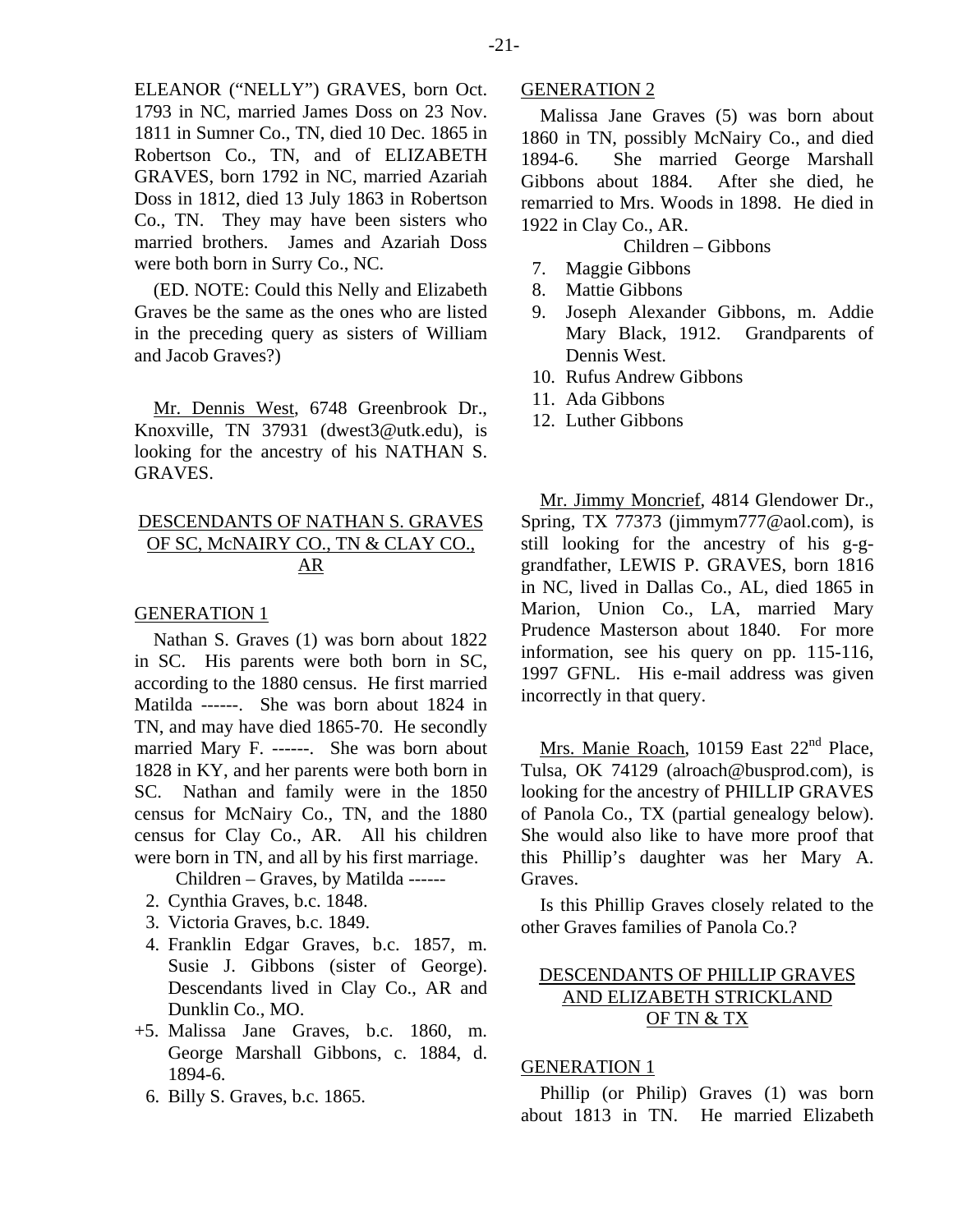Strickland. They were listed in the 1840, 1850 and 1860 censuses for Panola Co., TX. He was a farmer. He owned land in Panola Co. in 1841-1910. The land was from a land grant to Ames Strickland, so it is believed that Phillip inherited or bought the land from his father-inlaw. On the death record of Emaline Graves, it stated that her mother was a Strickland.

Children - Graves

- +2. Emaline Graves, b. 19 Aug. 1837, m. Champion Jones, 17 Nov. 1853.
	- 3. William Graves
	- 4. Sarah Elizabeth Graves, m. Washington ("Wash") Rose. No children.
	- 5. Nancy Graves
- +6. Mary A. Graves, m(1) ------ Moore, m(2) John H. Estes, 12 Aug. 1877.
	- 7. Phillip Graves
	- 8. Samuel Graves (probably Samuel Houston ("Heuse") Graves)
	- 9. John Graves

#### GENERATION 2

Emaline Graves (2), sometimes called Emily, was born 19 Aug. 1837 in Texas. She married Champion Jones on 17 Nov. 1853.

Children - Jones

+10. Elizabeth I. Jones, b. 15 May 1857, m. William G. Porter, 4 Sept. 1868, d. 12 April 1942.

Mary A. ("Mollie") Graves (6) first married ------ Moore. She married second John H. Estes on 12 Aug. 1877. Mary died when Della was quite young. They were living near Marietta, OK at the time, and she was buried there in the Simon Cem.

The John Estes family was on the 1880 census in Tarrant Co., TX. Mary's sister Sarah and her husband were living in the house with them.

# Children – Moore

- $+11.$  Sarah Elizabeth Moore,  $m(1)$  ------Chambless, m(2) John Wooten.
- +12. Jesse James Moore, m. Rosa (Wooten) Chambless.

Children – Estes

- +13. John Henry Estes, b. 1879, m. Myrtle Cole.
- +14. Vaudie Lee Estes, m. Gladys Wooten.
- +15. I'Della Effie Estes, b. 4 March 1886, m. William Thomas Rose, 27 Aug. 1902.
	- 16. twin boy, died at birth.
	- 17. twin boy, died at birth.

# *CAPT. THOMAS GRAVES OF VA*

Mr. John M. Graves, 23405 Woodway Rd., Bristol, VA 24202 (jgraves@3wave.com), is descended from Capt. THOMAS GRAVES of VA via John<sup>2</sup>, Thomas<sup>3</sup>, John<sup>4</sup>, John<sup>5</sup>, Joseph<sup>6</sup> m. Frances Coleman. He knows that the parents of Frances Coleman were John Coleman and Eunice Hawes of VA, but he would like to know more about their earlier ancestry. He is descended from Hawes Graves, son of Joseph and Frances.

Frances' father, John Coleman, was born about 1723 in Caroline Co., VA, married 1744, and died 1763 in Spotsylvania Co., VA. Frances' mother, Eunice Hawes, was born about 1723 in VA, daughter of Samuel Hawes (d.c. 1763) and Elizabeth Spencer.

Mr. Patrick L. Graves, P.O. Box 1034, Middletown, CA 95461, is descended from PHILLIP T. GRAVES, as summarized in the partial genealogy below. He would appreciate help with the earlier ancestry.

# DESCENDANTS OF PHILLIP T. GRAVES AND NANCY O. HARRIS OF HEMPSTEAD CO., AR

#### GENERATION 1

Phillip T. Graves (1) was born about 1816, probably in VA, and died about 1870 in AR. He married Nancy O. Harris. (It has also been suggested that his name may have been Thomas Phillip Graves and that he married Martha ------.) She supposedly died about 1858-59. He may have married a second time by 1860, since the 1860 census lists a female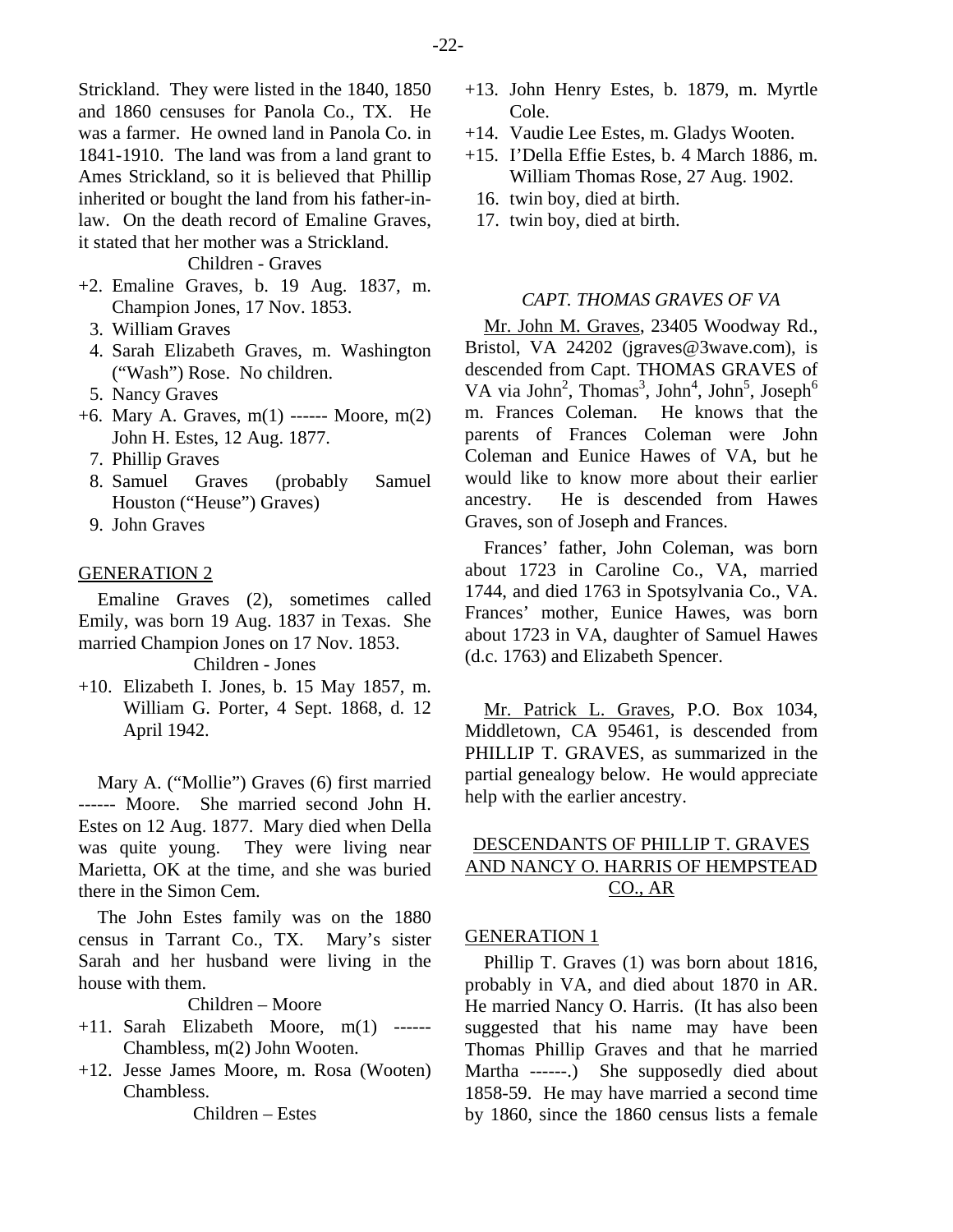born about 1831 in VA. The family was listed in the 1860 census for Hempstead Co., AR. All the children were born in AR.

Phillip Graves was probably descended from Capt. Thomas Graves of VA, possibly through Henry White Graves. Many members of this part of the family migrated from VA to Granville Co., NC, then to Giles Co. and Fayette Co., TN, and finally to Sevier, Howard, Pike and Hempstead counties, AR. Henry White Graves was descended from Capt. Thomas Graves as follows: Thomas<sup>1</sup>, John<sup>2</sup>, Ralph<sup>3</sup>, Ralph<sup>4</sup>, Henry White<sup>5</sup> Graves. Henry White Graves had a son William<sup>6</sup> Graves who had a son  $Henry<sup>7</sup>$  Graves who married Nancy Daniel. It is possible that Phillip Graves could have been a son or grandson of this Henry<sup>7</sup> Graves, since nothing is presently known about the children and later descendants of Henry. There were also Wyatts associated with this part of the Graves family (the possible source of the middle name of Phillip's son John).

#### Children – Graves

- 2. Polly Ann Graves, b.c. 1841.
- 3. Phillip H. Graves, b.c. 1845.
- 4. Emily F. Graves, b.c. 1848.
- 5. Almyra F. Graves, b.c. 1850.
- 6. Samtha (Samantha?) J. Graves, b.c. 1854.
- +7. John Wyatt Graves, b. 5 Feb. 1856, m. Nancy Bell Hill, 13 May 1883, d. 26 Sept. 1931.
	- 8. Elizabeth J. Graves, b.c. 1858.

#### GENERATION 2

John Wyatt Graves (7) was born 5 Feb. 1856 in AR, and died 26 Sept. 1931 in Pike Co., AR. He married Nancy Bell Hill, daughter of John M. Hill and Eliza Ann Crossling, on 13 May 1883 in Sevier Co., AR. She was born 29 Dec. 1869 in AR, and died 19 March 1960 in Howard Co., AR. They were both buried in Corinth Cem., between Center Point and Nashville, Howard Co., AR. All their children were born in Ben Lomond, Sevier Co., AR. Sources of information: John Wyatt Graves and Nancy Bell Hill family Bible, and Donnie and Glenn Kizzia family Bible.

Children – Graves

- 9. Johnnie Bell Graves, b. 21 June 1886, m. Anderson Harris, 16 Dec. 1903.
- +10. Willie Vatle Graves, b. 18 Dec. 1890, m. Ethel Fuquay, 3 July 1913, d. 18 Dec. 1890 (?).
- 11. Thomy Wyatt Graves, b. 11 May 1896, d. 28 Aug. 1900.
- 12. Demma Myrtle Graves, b. 19 Sept. 1901, m. Cecil Kizzia, 2 Dec. 1922.

Mrs. Chester Gaddie, Rt. 2, Box 441B, Whitesboro, TX 76273, is descended from Capt. THOMAS GRAVES as follows: Thomas<sup>1</sup>, John<sup>2</sup>, Ralph<sup>3</sup>, Ralph<sup>4</sup>, Henry White<sup>5</sup>, son<sup>6</sup>, Thomas<sup>7</sup>, etc. The family of the son<sup>6</sup> and of Thomas<sup>7</sup> Graves is summarized in the next two paragraphs. Thomas<sup>7</sup> was listed as Thomas Graves Jr. in his will, although he did also sign his name Thomas Graves Sr. Mrs. Gaddie suggests that it is reasonable to believe that his father (the unknown son of Henry White Graves) was Thomas<sup>6</sup> Graves. Comment on this would be appreciated.

A son (269) married Elizabeth ------. He had apparently died by 1767 and Elizabeth probably married again soon after that to William Townsend (see the discussion in the previous generation for his father). A William and Elizabeth Townsend cosigned a deed with Thomas and Sarah Graves.

Children - Graves

+657. Thomas Graves, b.c. 1746-66, m(1) Sarah ------, m(2) Henrietta Greenwood, 6 March 1828, d. 1838 or 1839.

Thomas Graves (657) was born between 1746-66, probably about 1760, since his mother made a bond on 10 May 1767 to give him 30 pounds current Va. money when he reached 21 years of age. We do not know the date of Thomas's removal to Mecklenburg Co.,